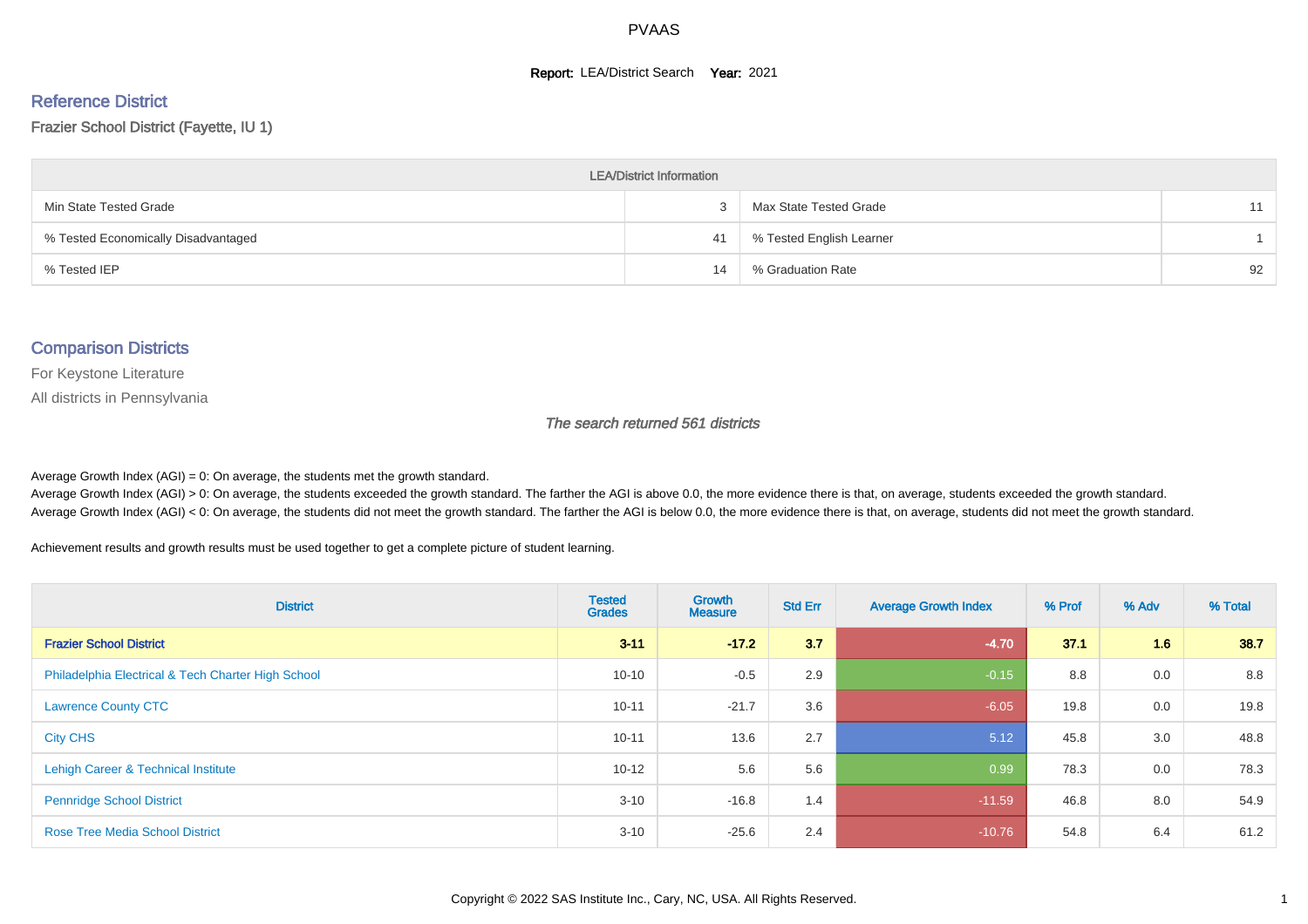| <b>District</b>                                   | <b>Tested</b><br><b>Grades</b> | <b>Growth</b><br><b>Measure</b> | <b>Std Err</b> | <b>Average Growth Index</b> | % Prof | % Adv | % Total |
|---------------------------------------------------|--------------------------------|---------------------------------|----------------|-----------------------------|--------|-------|---------|
| <b>Frazier School District</b>                    | $3 - 11$                       | $-17.2$                         | 3.7            | $-4.70$                     | 37.1   | 1.6   | 38.7    |
| <b>Shikellamy School District</b>                 | $3 - 10$                       | $-22.3$                         | 2.5            | $-8.92$                     | 33.3   | 6.1   | 39.5    |
| Lackawanna Trail School District                  | $3 - 10$                       | $-21.7$                         | 3.5            | $-6.20$                     | 38.5   | 1.5   | 40.0    |
| <b>Abington School District</b>                   | $3 - 10$                       | $-11.5$                         | 1.9            | $-6.00$                     | 56.2   | 11.6  | 67.8    |
| <b>Avonworth School District</b>                  | $3 - 10$                       | $-12.6$                         | 3.1            | $-4.01$                     | 59.8   | 4.6   | 64.4    |
| <b>Marion Center Area School District</b>         | $3 - 10$                       | $-12.0$                         | 3.1            | $-3.87$                     | 33.7   | 1.1   | 34.8    |
| <b>Clearfield Area School District</b>            | $3 - 10$                       | $-9.4$                          | 2.6            | $-3.56$                     | 43.0   | 3.1   | 46.1    |
| <b>Neshannock Township School District</b>        | $3 - 10$                       | $-9.7$                          | 2.9            | $-3.34$                     | 62.4   | 5.6   | 67.9    |
| Maritime Academy Charter School                   | $3 - 10$                       | $-11.4$                         | 3.5            | $-3.29$                     | 15.2   | 0.0   | 15.2    |
| <b>Carmichaels Area School District</b>           | $3 - 10$                       | $-9.3$                          | 3.3            | $-2.81$                     | 35.1   | 1.4   | 36.5    |
| <b>Propel Charter School-Montour</b>              | $3 - 10$                       | $-10.7$                         | 3.9            | $-2.71$                     | 13.7   | 0.0   | 13.7    |
| <b>Northwest Area School District</b>             | $3 - 10$                       | $-10.0$                         | 3.8            | $-2.59$                     | 34.6   | 7.3   | 41.8    |
| <b>Blue Mountain School District</b>              | $3 - 10$                       | $-5.8$                          | 2.3            | $-2.56$                     | 46.6   | 8.5   | 55.1    |
| <b>Mahanoy Area School District</b>               | $3 - 10$                       | $-9.0$                          | 3.6            | $-2.49$                     | 26.2   | 1.6   | 27.9    |
| <b>Yough School District</b>                      | $3 - 10$                       | $-6.6$                          | 2.7            | $-2.43$                     | 50.8   | 4.0   | 54.8    |
| <b>Chartiers-Houston School District</b>          | $3 - 10$                       | $-8.6$                          | 3.5            | $-2.41$                     | 59.7   | 4.5   | 64.2    |
| Jefferson-Morgan School District                  | $3 - 10$                       | $-9.9$                          | 4.2            | $-2.35$                     | 43.8   | 4.2   | 47.9    |
| South Williamsport Area School District           | $3 - 10$                       | $-5.7$                          | 2.5            | $-2.30$                     | 45.5   | 4.5   | 50.0    |
| <b>Portage Area School District</b>               | $3 - 10$                       | $-8.1$                          | 3.6            | $-2.26$                     | 40.6   | 9.4   | 50.0    |
| <b>West Middlesex Area School District</b>        | $3 - 10$                       | $-8.4$                          | 3.8            | $-2.21$                     | 34.9   | 2.8   | 37.6    |
| <b>Benton Area School District</b>                | $3 - 10$                       | $-9.7$                          | 4.5            | $-2.18$                     | 43.2   | 5.4   | 48.6    |
| <b>Executive Education Academy Charter School</b> | $3 - 10$                       | $-6.5$                          | 3.1            | $-2.08$                     | 23.7   | 2.2   | 25.8    |
| California Area School District                   | $3 - 10$                       | $-7.3$                          | 3.6            | $-2.02$                     | 42.6   | 9.8   | 52.5    |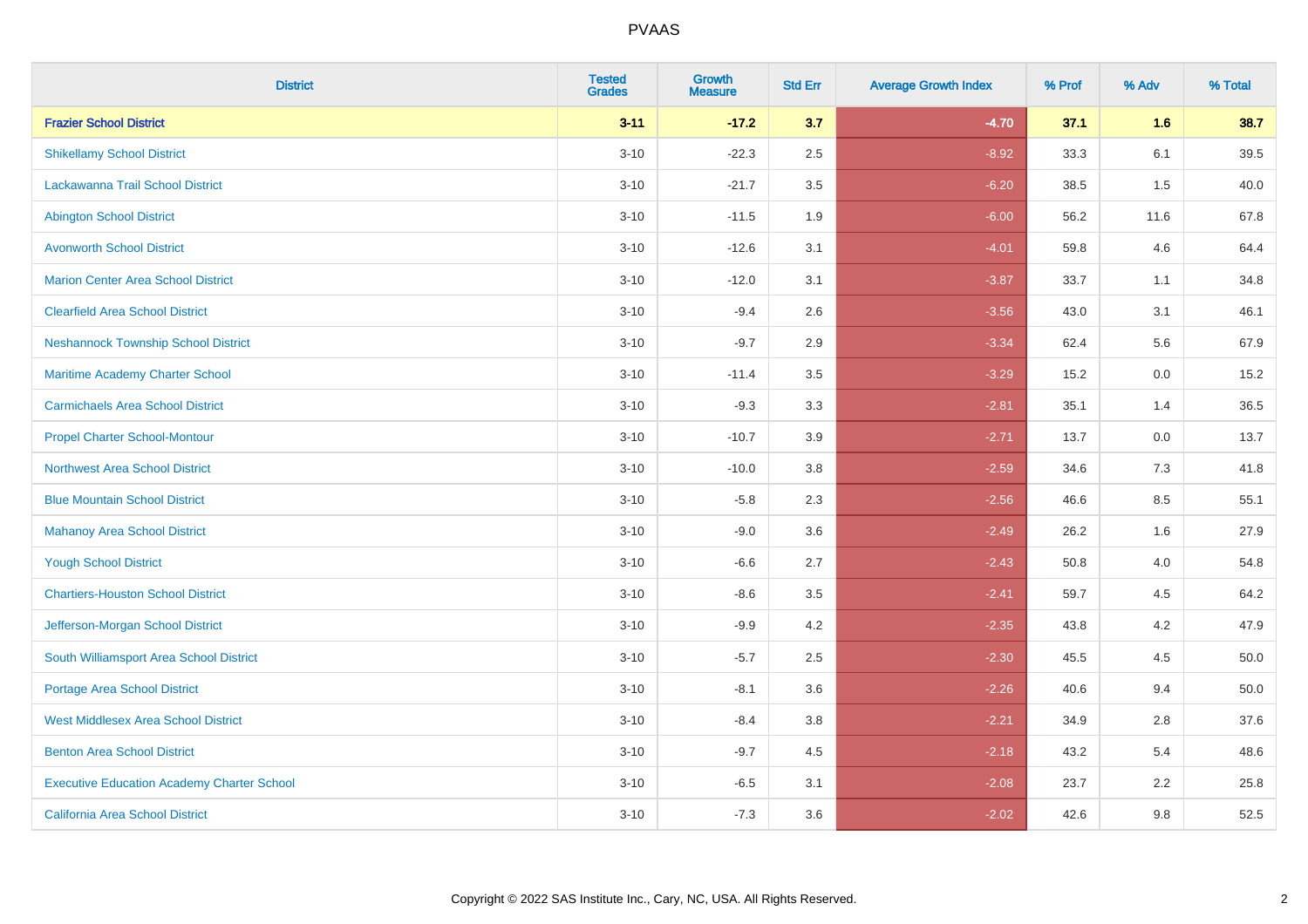| <b>District</b>                               | <b>Tested</b><br><b>Grades</b> | Growth<br><b>Measure</b> | <b>Std Err</b> | <b>Average Growth Index</b> | % Prof | % Adv   | % Total |
|-----------------------------------------------|--------------------------------|--------------------------|----------------|-----------------------------|--------|---------|---------|
| <b>Frazier School District</b>                | $3 - 11$                       | $-17.2$                  | 3.7            | $-4.70$                     | 37.1   | 1.6     | 38.7    |
| <b>Moshannon Valley School District</b>       | $3 - 10$                       | $-7.0$                   | 3.4            | $-2.01$                     | 48.5   | $0.0\,$ | 48.5    |
| <b>Mount Union Area School District</b>       | $3 - 10$                       | $-6.1$                   | 3.1            | $-1.97$                     | 32.2   | 3.4     | 35.6    |
| Montrose Area School District                 | $3 - 10$                       | $-5.5$                   | 3.0            | $-1.82$                     | 46.7   | $5.4$   | 52.2    |
| <b>Tri-Valley School District</b>             | $3 - 10$                       | $-6.4$                   | 4.1            | $-1.57$                     | 37.0   | 4.4     | 41.3    |
| <b>Fort Cherry School District</b>            | $3 - 10$                       | $-5.9$                   | 3.8            | $-1.56$                     | 55.2   | 5.2     | 60.3    |
| <b>MaST Community Charter School</b>          | $3 - 10$                       | $-4.1$                   | 2.7            | $-1.52$                     | 44.0   | 9.5     | 53.4    |
| <b>Ferndale Area School District</b>          | $3 - 10$                       | $-5.8$                   | 4.3            | $-1.33$                     | 40.0   | 0.0     | 40.0    |
| <b>Cambria Heights School District</b>        | $3 - 10$                       | $-4.1$                   | 3.1            | $-1.32$                     | 51.0   | 6.0     | 57.0    |
| <b>Troy Area School District</b>              | $3 - 10$                       | $-4.3$                   | 3.4            | $-1.26$                     | 43.2   | 5.7     | 48.9    |
| <b>Kane Area School District</b>              | $3 - 10$                       | $-3.7$                   | 3.2            | $-1.17$                     | 39.5   | 9.9     | 49.4    |
| <b>Antietam School District</b>               | $3 - 10$                       | $-4.3$                   | 3.8            | $-1.13$                     | 36.4   | 5.4     | 41.8    |
| <b>Valley Grove School District</b>           | $3 - 10$                       | $-3.7$                   | 3.7            | $-1.01$                     | 51.2   | 6.1     | 57.3    |
| <b>Sullivan County School District</b>        | $3 - 10$                       | $-4.0$                   | 4.4            | $-0.90$                     | 66.7   | 2.6     | 69.2    |
| <b>Northeast Bradford School District</b>     | $3 - 10$                       | $-3.1$                   | 4.0            | $-0.78$                     | 33.9   | 3.4     | 37.3    |
| <b>Mid Valley School District</b>             | $3 - 10$                       | $-1.7$                   | 3.0            | $-0.55$                     | 45.1   | 7.8     | 52.9    |
| <b>Wyoming Area School District</b>           | $3 - 10$                       | $-1.3$                   | 2.6            | $-0.50$                     | 53.8   | 10.8    | 64.6    |
| <b>Bellwood-Antis School District</b>         | $3 - 10$                       | $-1.2$                   | 3.2            | $-0.39$                     | 55.1   | 10.1    | 65.2    |
| <b>Glendale School District</b>               | $3 - 10$                       | $-0.9$                   | 3.7            | $-0.24$                     | 50.0   | 5.4     | 55.4    |
| <b>Reynolds School District</b>               | $3 - 10$                       | 0.5                      | 3.4            | 0.16                        | 52.1   | 7.0     | 59.2    |
| <b>Bloomsburg Area School District</b>        | $3 - 10$                       | 0.7                      | 3.0            | 0.23                        | 55.9   | 11.8    | 67.6    |
| <b>Mastery Charter School - Thomas Campus</b> | $3 - 10$                       | 2.1                      | 6.2            | 0.33                        | 28.6   | 0.0     | 28.6    |
| <b>Wallingford-Swarthmore School District</b> | $3 - 10$                       | 0.9                      | 2.4            | 0.38                        | 64.4   | 22.7    | 87.1    |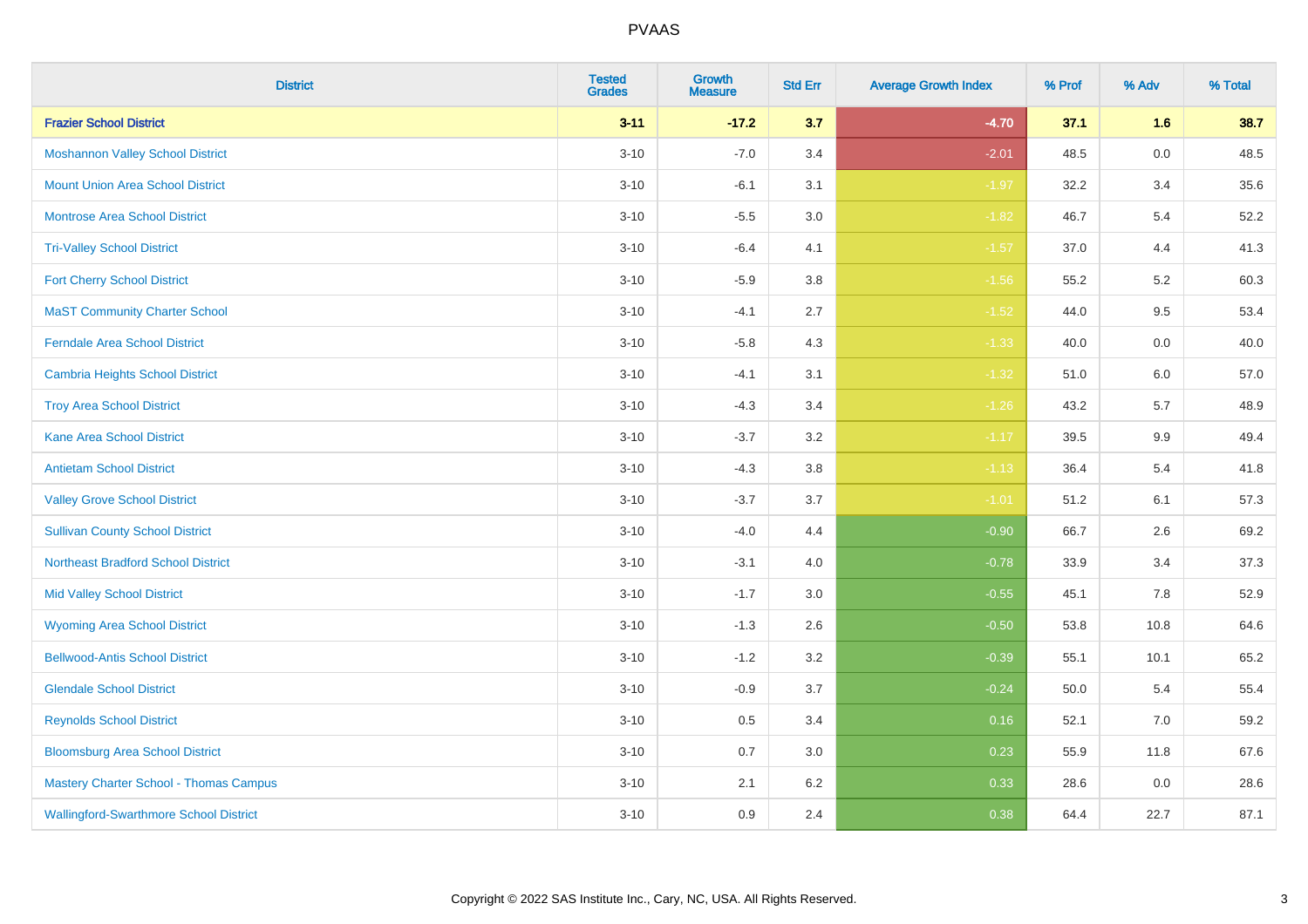| <b>District</b>                                    | <b>Tested</b><br><b>Grades</b> | <b>Growth</b><br><b>Measure</b> | <b>Std Err</b> | <b>Average Growth Index</b> | % Prof | % Adv | % Total |
|----------------------------------------------------|--------------------------------|---------------------------------|----------------|-----------------------------|--------|-------|---------|
| <b>Frazier School District</b>                     | $3 - 11$                       | $-17.2$                         | 3.7            | $-4.70$                     | 37.1   | 1.6   | 38.7    |
| <b>Harmony Area School District</b>                | $3 - 10$                       | 4.5                             | 6.3            | 0.72                        | 33.3   | 13.3  | 46.7    |
| <b>Southeastern Greene School District</b>         | $3 - 10$                       | 3.3                             | 4.6            | 0.72                        | 57.6   | 6.1   | 63.6    |
| <b>Shanksville-Stonycreek School District</b>      | $3 - 10$                       | $7.0\,$                         | 5.9            | 1.20                        | 64.7   | 17.6  | 82.4    |
| <b>MaST Community Charter School II</b>            | $3 - 10$                       | 4.4                             | 3.2            | 1.37                        | 28.4   | 3.4   | 31.8    |
| <b>South Butler County School District</b>         | $3 - 10$                       | 3.9                             | 2.5            | 1.54                        | 53.1   | 16.6  | 69.7    |
| Allegheny-Clarion Valley School District           | $3 - 10$                       | 7.8                             | 4.7            | 1.65                        | 53.3   | 3.3   | 56.7    |
| <b>Sto-Rox School District</b>                     | $3 - 10$                       | 6.6                             | 3.7            | 1.80                        | 13.4   | 0.0   | 13.4    |
| <b>Monessen City School District</b>               | $3 - 10$                       | 8.3                             | 4.5            | 1.85                        | 42.9   | 2.9   | 45.7    |
| <b>Beaver Area School District</b>                 | $3 - 10$                       | 4.7                             | 2.4            | 1.94                        | 57.4   | 16.8  | 74.2    |
| <b>Central Valley School District</b>              | $3 - 10$                       | 4.8                             | 2.4            | 1.98                        | 56.9   | 9.0   | 65.9    |
| <b>Muhlenberg School District</b>                  | $3 - 10$                       | 4.0                             | 1.9            | 2.10                        | 34.2   | 2.6   | 36.8    |
| <b>Carbondale Area School District</b>             | $3 - 10$                       | 7.4                             | 3.3            | 2.25                        | 56.6   | 2.6   | 59.2    |
| <b>Collegium Charter School</b>                    | $3 - 10$                       | 5.9                             | 2.5            | 2.33                        | 38.1   | 7.9   | 46.0    |
| <b>Belmont Charter School</b>                      | $3 - 10$                       | 16.0                            | 6.5            | 2.45                        | 64.3   | 0.0   | 64.3    |
| <b>Bethlehem-Center School District</b>            | $3 - 10$                       | 8.1                             | 3.3            | 2.46                        | 35.1   | 1.4   | 36.5    |
| <b>Mars Area School District</b>                   | $3 - 10$                       | 5.7                             | 2.1            | 2.75                        | 57.9   | 18.2  | 76.1    |
| <b>Freeport Area School District</b>               | $3 - 10$                       | 9.7                             | 2.5            | 3.91                        | 57.5   | 17.8  | 75.3    |
| <b>Centennial School District</b>                  | $3 - 10$                       | 7.1                             | 1.7            | 4.29                        | 50.1   | 8.7   | 58.9    |
| <b>Commonwealth Charter Academy Charter School</b> | $3 - 10$                       | 9.1                             | 1.9            | 4.90                        | 47.2   | 9.1   | 56.3    |
| <b>Fleetwood Area School District</b>              | $3 - 10$                       | 12.2                            | 2.2            | 5.68                        | 53.5   | 11.6  | 65.2    |
| <b>Avon Grove School District</b>                  | $3 - 10$                       | 10.0                            | 1.6            | 6.26                        | 56.3   | 18.6  | 74.9    |
| <b>Derry Township School District</b>              | $3 - 10$                       | 12.8                            | 2.0            | 6.39                        | 54.8   | 25.8  | 80.6    |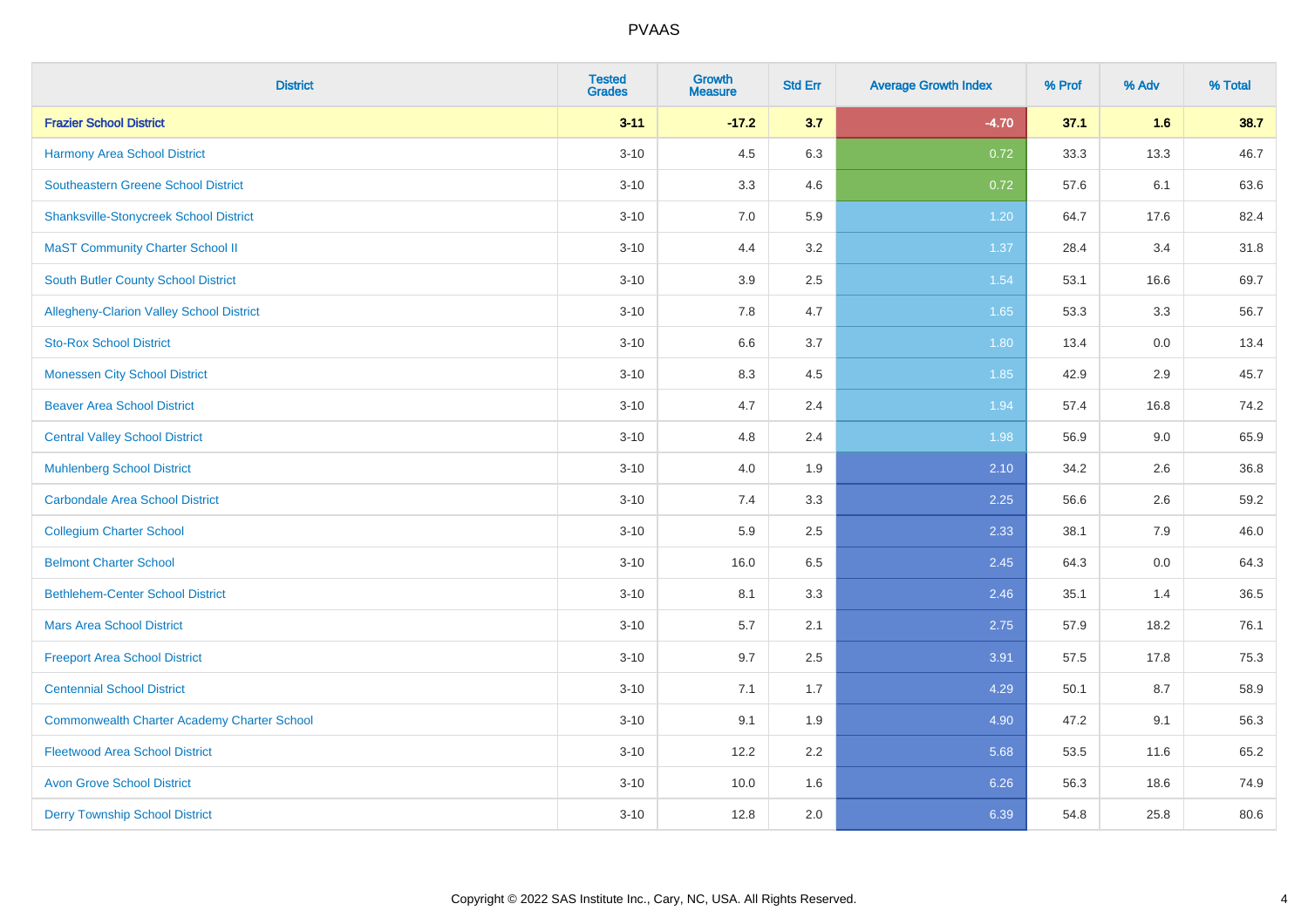| <b>District</b>                                | <b>Tested</b><br><b>Grades</b> | Growth<br><b>Measure</b> | <b>Std Err</b> | <b>Average Growth Index</b> | % Prof | % Adv   | % Total |
|------------------------------------------------|--------------------------------|--------------------------|----------------|-----------------------------|--------|---------|---------|
| <b>Frazier School District</b>                 | $3 - 11$                       | $-17.2$                  | 3.7            | $-4.70$                     | 37.1   | 1.6     | 38.7    |
| <b>Garnet Valley School District</b>           | $3 - 10$                       | 10.9                     | 1.7            | 6.53                        | 67.1   | 19.0    | 86.1    |
| <b>Wissahickon School District</b>             | $3 - 10$                       | 12.5                     | 1.8            | 6.85                        | 58.3   | 22.4    | 80.7    |
| <b>Owen J Roberts School District</b>          | $3 - 11$                       | $-12.3$                  | 1.6            | $-7.61$                     | 57.0   | 11.9    | 69.0    |
| Hatboro-Horsham School District                | $3 - 11$                       | $-12.8$                  | 1.7            | $-7.47$                     | 45.6   | 7.2     | 52.8    |
| Philipsburg-Osceola Area School District       | $3 - 11$                       | $-24.8$                  | 3.3            | $-7.43$                     | 19.7   | 2.6     | 22.4    |
| <b>Chambersburg Area School District</b>       | $3 - 11$                       | $-9.5$                   | 1.3            | $-7.20$                     | 42.7   | 8.6     | 51.4    |
| <b>Northwestern School District</b>            | $3 - 11$                       | $-24.9$                  | 3.5            | $-7.13$                     | 42.6   | 2.9     | 45.6    |
| <b>Bristol Township School District</b>        | $3 - 11$                       | $-13.9$                  | 2.0            | $-7.05$                     | 31.0   | 3.7     | 34.7    |
| <b>Curwensville Area School District</b>       | $3 - 11$                       | $-27.9$                  | 4.1            | $-6.72$                     | 42.5   | 4.1     | 46.6    |
| Mifflinburg Area School District               | $3 - 11$                       | $-15.8$                  | 2.5            | $-6.30$                     | 42.4   | 4.0     | 46.4    |
| <b>Ringgold School District</b>                | $3 - 11$                       | $-14.7$                  | 2.4            | $-6.04$                     | 41.5   | 7.9     | 49.4    |
| <b>Springfield Township School District</b>    | $3 - 11$                       | $-18.9$                  | 3.2            | $-5.88$                     | 62.6   | 3.6     | 66.3    |
| <b>Solanco School District</b>                 | $3 - 11$                       | $-11.0$                  | 2.0            | $-5.55$                     | 41.6   | 4.5     | 46.1    |
| <b>Exeter Township School District</b>         | $3 - 11$                       | $-10.4$                  | 1.9            | $-5.44$                     | 50.6   | 2.7     | 53.3    |
| <b>Southern Fulton School District</b>         | $3 - 11$                       | $-23.7$                  | 4.4            | $-5.37$                     | 34.2   | 10.5    | 44.7    |
| <b>Plum Borough School District</b>            | $3 - 11$                       | $-11.3$                  | 2.2            | $-5.19$                     | 51.1   | 9.0     | 60.1    |
| <b>Titusville Area School District</b>         | $3 - 11$                       | $-13.2$                  | 2.6            | $-4.99$                     | 43.2   | 4.8     | 48.0    |
| Southern Columbia Area School District         | $3 - 11$                       | $-14.6$                  | 3.0            | $-4.92$                     | 55.0   | 4.0     | 59.0    |
| Schuylkill Haven Area School District          | $3 - 11$                       | $-15.3$                  | 3.1            | $-4.87$                     | 49.7   | 2.4     | 52.1    |
| <b>Tacony Academy Charter School</b>           | $3 - 11$                       | $-14.7$                  | 3.0            | $-4.82$                     | 22.4   | 1.8     | 24.1    |
| <b>Frazier School District</b>                 | $3 - 11$                       | $-17.2$                  | 3.7            | $-4.70$                     | 37.1   | 1.6     | 38.7    |
| <b>Riverside Beaver County School District</b> | $3 - 11$                       | $-14.0$                  | 3.0            | $-4.64$                     | 49.4   | $8.8\,$ | 58.2    |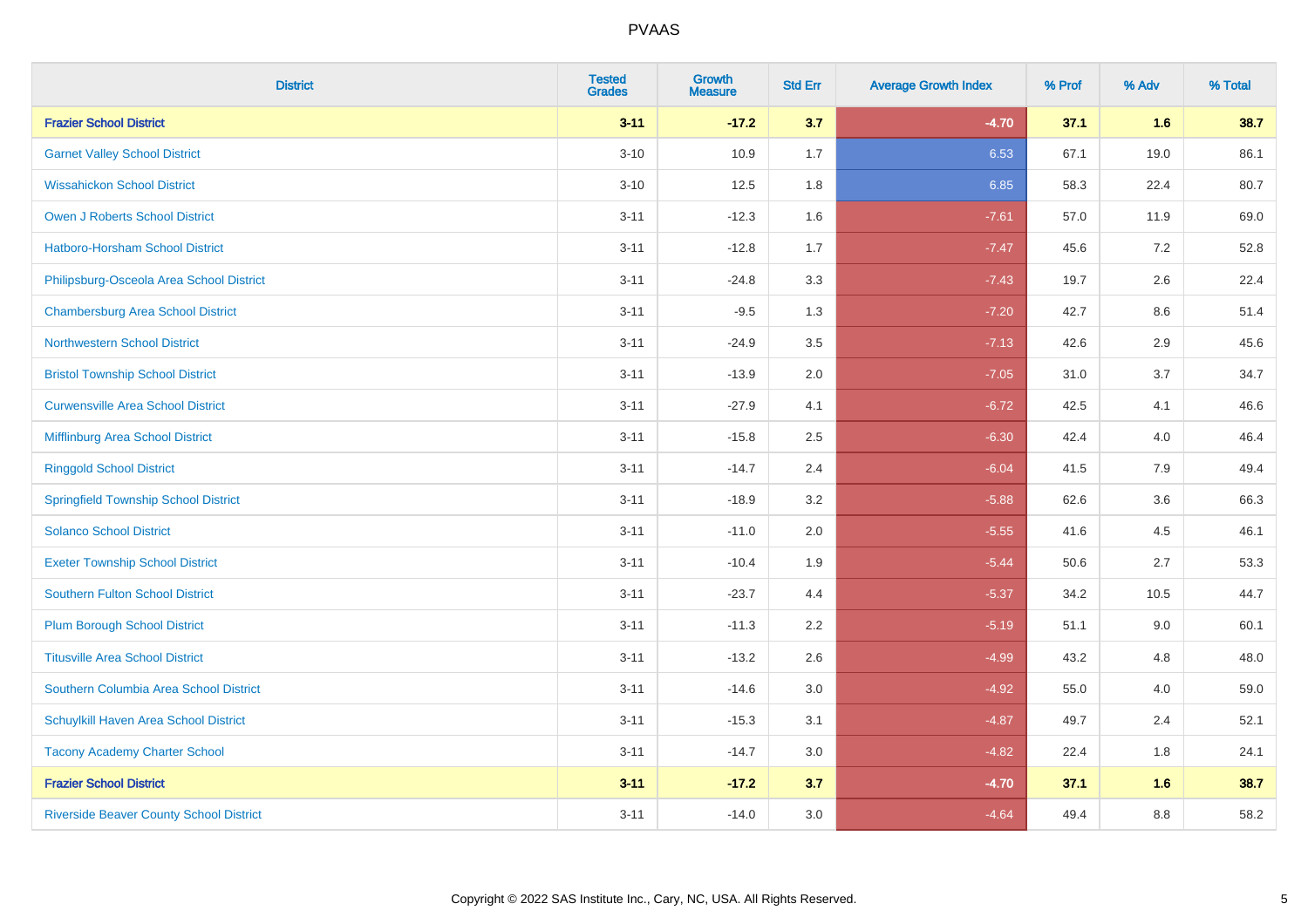| <b>District</b>                               | <b>Tested</b><br><b>Grades</b> | <b>Growth</b><br><b>Measure</b> | <b>Std Err</b> | <b>Average Growth Index</b> | % Prof | % Adv | % Total |
|-----------------------------------------------|--------------------------------|---------------------------------|----------------|-----------------------------|--------|-------|---------|
| <b>Frazier School District</b>                | $3 - 11$                       | $-17.2$                         | 3.7            | $-4.70$                     | 37.1   | 1.6   | 38.7    |
| <b>Butler Area School District</b>            | $3 - 11$                       | $-6.5$                          | 1.5            | $-4.26$                     | 42.5   | 9.4   | 51.9    |
| Southern Tioga School District                | $3 - 11$                       | $-11.5$                         | 2.7            | $-4.25$                     | 47.8   | 6.4   | 54.3    |
| <b>South Park School District</b>             | $3 - 11$                       | $-11.3$                         | 2.7            | $-4.23$                     | 53.5   | 13.7  | 67.3    |
| <b>Wellsboro Area School District</b>         | $3 - 11$                       | $-12.4$                         | 3.0            | $-4.11$                     | 49.2   | 11.9  | 61.1    |
| <b>Big Spring School District</b>             | $3 - 11$                       | $-9.8$                          | 2.4            | $-4.00$                     | 38.6   | 8.9   | 47.5    |
| Southern Huntingdon County School District    | $3 - 11$                       | $-12.9$                         | 3.2            | $-3.98$                     | 32.5   | 2.5   | 35.0    |
| <b>Minersville Area School District</b>       | $3 - 11$                       | $-14.4$                         | 3.7            | $-3.90$                     | 39.3   | 3.3   | 42.6    |
| Propel Charter School - Braddock Hills        | $3 - 11$                       | $-13.6$                         | 3.6            | $-3.81$                     | 9.7    | 1.6   | 11.3    |
| Johnsonburg Area School District              | $3 - 11$                       | $-14.1$                         | 3.9            | $-3.62$                     | 54.0   | 4.6   | 58.6    |
| <b>Berwick Area School District</b>           | $3 - 11$                       | $-9.3$                          | 2.6            | $-3.59$                     | 42.1   | 5.5   | 47.6    |
| <b>Ridgway Area School District</b>           | $3 - 11$                       | $-14.5$                         | 4.1            | $-3.56$                     | 49.0   | 9.8   | 58.8    |
| <b>Moniteau School District</b>               | $3 - 11$                       | $-11.8$                         | 3.3            | $-3.56$                     | 50.0   | 6.3   | 56.3    |
| <b>Milton Area School District</b>            | $3 - 11$                       | $-8.7$                          | 2.5            | $-3.52$                     | 45.4   | 6.9   | 52.3    |
| <b>Penn-Delco School District</b>             | $3 - 11$                       | $-6.8$                          | 1.9            | $-3.51$                     | 46.6   | 3.2   | 49.8    |
| <b>Williamsburg Community School District</b> | $3 - 11$                       | $-14.3$                         | 4.1            | $-3.48$                     | 28.3   | 0.0   | 28.3    |
| <b>Elizabeth Forward School District</b>      | $3 - 11$                       | $-8.4$                          | 2.4            | $-3.41$                     | 51.7   | 4.0   | 55.7    |
| <b>Steelton-Highspire School District</b>     | $3 - 11$                       | $-11.8$                         | 3.5            | $-3.40$                     | 14.5   | 0.0   | 14.5    |
| <b>Boyertown Area School District</b>         | $3 - 11$                       | $-4.7$                          | 1.5            | $-3.17$                     | 55.2   | 11.3  | 66.5    |
| <b>Wallenpaupack Area School District</b>     | $3 - 11$                       | $-7.1$                          | 2.3            | $-3.09$                     | 40.8   | 2.4   | 43.1    |
| <b>Dubois Area School District</b>            | $3 - 11$                       | $-6.2$                          | 2.0            | $-3.07$                     | 50.9   | 13.4  | 64.3    |
| <b>Palisades School District</b>              | $3 - 11$                       | $-8.7$                          | 2.8            | $-3.06$                     | 53.8   | 6.7   | 60.5    |
| <b>Pittsburgh School District</b>             | $3 - 11$                       | $-3.3$                          | 1.1            | $-3.04$                     | 33.9   | 8.2   | 42.1    |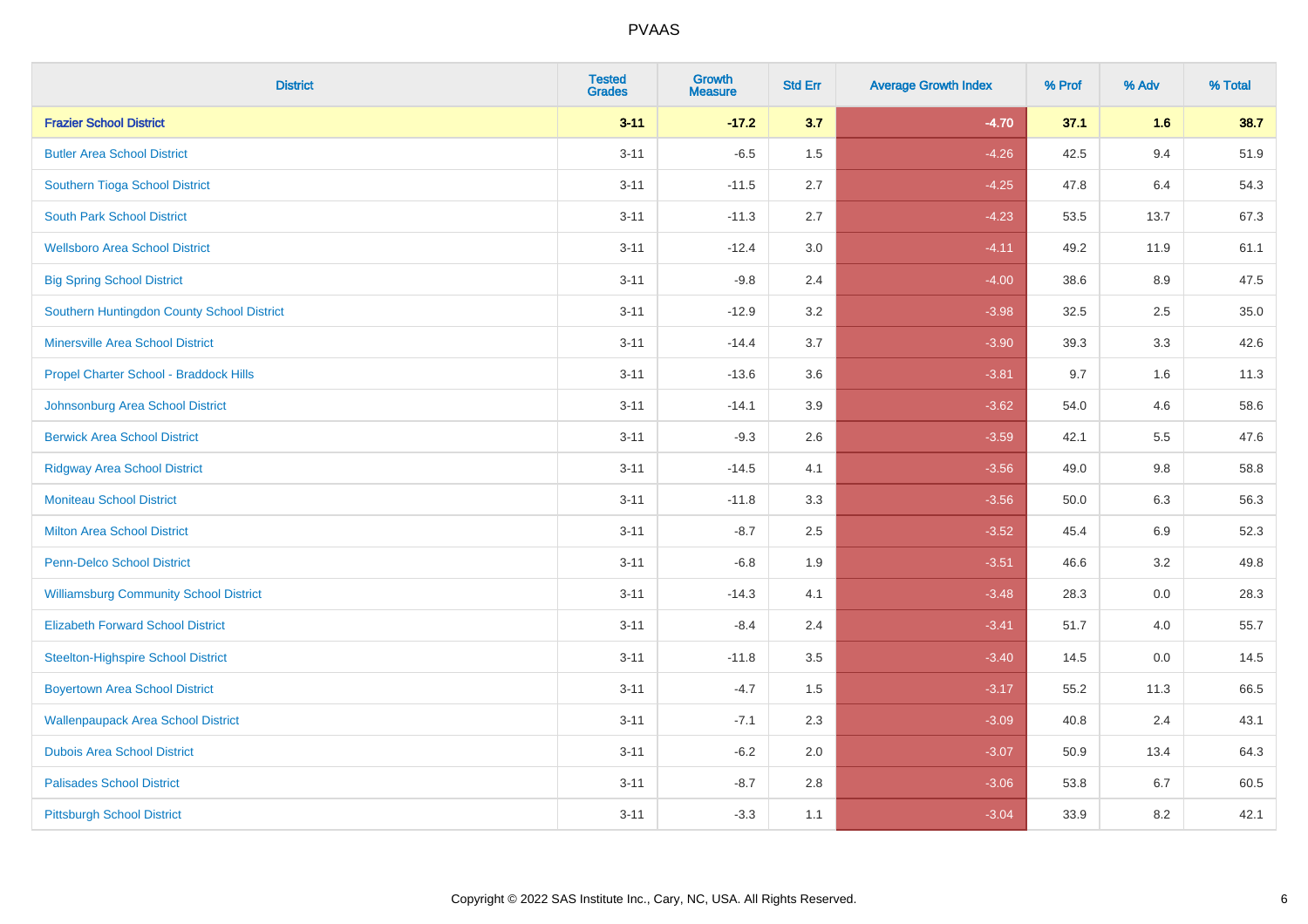| <b>District</b>                              | <b>Tested</b><br><b>Grades</b> | <b>Growth</b><br><b>Measure</b> | <b>Std Err</b> | <b>Average Growth Index</b> | % Prof | % Adv   | % Total |
|----------------------------------------------|--------------------------------|---------------------------------|----------------|-----------------------------|--------|---------|---------|
| <b>Frazier School District</b>               | $3 - 11$                       | $-17.2$                         | 3.7            | $-4.70$                     | 37.1   | 1.6     | 38.7    |
| Philadelphia Academy Charter School          | $3 - 11$                       | $-8.9$                          | 2.9            | $-3.04$                     | 50.5   | $2.9\,$ | 53.4    |
| <b>North East School District</b>            | $3 - 11$                       | $-9.3$                          | 3.1            | $-3.02$                     | 62.6   | 14.4    | 77.0    |
| <b>Penn Hills School District</b>            | $3 - 11$                       | $-7.6$                          | 2.6            | $-2.94$                     | 33.1   | 0.7     | 33.8    |
| <b>Rochester Area School District</b>        | $3 - 11$                       | $-13.2$                         | 4.6            | $-2.89$                     | 19.5   | 1.3     | 20.8    |
| <b>Propel Charter School-Homestead</b>       | $3 - 11$                       | $-11.7$                         | 4.1            | $-2.84$                     | 15.9   | 0.0     | 15.9    |
| Nazareth Area School District                | $3 - 11$                       | $-4.7$                          | 1.7            | $-2.82$                     | 59.2   | 9.9     | 69.0    |
| <b>Carlisle Area School District</b>         | $3 - 11$                       | $-5.3$                          | 1.9            | $-2.81$                     | 54.0   | 6.3     | 60.3    |
| <b>Redbank Valley School District</b>        | $3 - 11$                       | $-9.5$                          | 3.4            | $-2.77$                     | 31.5   | 4.9     | 36.4    |
| <b>Highlands School District</b>             | $3 - 11$                       | $-7.4$                          | 2.7            | $-2.76$                     | 44.4   | 3.7     | 48.2    |
| <b>Forest Hills School District</b>          | $3 - 11$                       | $-7.3$                          | 2.7            | $-2.74$                     | 41.1   | 13.7    | 54.8    |
| <b>Trinity Area School District</b>          | $3 - 11$                       | $-5.4$                          | 2.0            | $-2.71$                     | 48.3   | 11.8    | 60.1    |
| South Allegheny School District              | $3 - 11$                       | $-8.8$                          | 3.2            | $-2.70$                     | 40.5   | 0.0     | 40.5    |
| <b>Blairsville-Saltsburg School District</b> | $3 - 11$                       | $-8.0$                          | 3.0            | $-2.68$                     | 37.3   | 7.0     | 44.3    |
| <b>Harbor Creek School District</b>          | $3 - 11$                       | $-7.1$                          | 2.7            | $-2.67$                     | 48.8   | 15.2    | 64.0    |
| <b>Pine Grove Area School District</b>       | $3 - 11$                       | $-7.7$                          | 2.9            | $-2.66$                     | 42.3   | 7.7     | 50.0    |
| <b>Dunmore School District</b>               | $3 - 11$                       | $-7.7$                          | 2.9            | $-2.62$                     | 34.0   | 7.2     | 41.2    |
| <b>Coatesville Area School District</b>      | $3 - 11$                       | $-4.4$                          | 1.7            | $-2.62$                     | 36.3   | 4.2     | 40.5    |
| <b>Slippery Rock Area School District</b>    | $3 - 11$                       | $-6.3$                          | 2.5            | $-2.51$                     | 56.2   | 9.5     | 65.7    |
| <b>North Star School District</b>            | $3 - 11$                       | $-8.7$                          | 3.5            | $-2.51$                     | 47.8   | 6.0     | 53.7    |
| <b>Keystone Central School District</b>      | $3 - 11$                       | $-5.1$                          | 2.0            | $-2.46$                     | 44.7   | 4.6     | 49.4    |
| <b>Sugar Valley Rural Charter School</b>     | $3 - 11$                       | $-11.0$                         | 4.5            | $-2.46$                     | 14.9   | 0.0     | 14.9    |
| <b>Mohawk Area School District</b>           | $3 - 11$                       | $-7.5$                          | 3.1            | $-2.45$                     | 49.4   | 11.0    | 60.4    |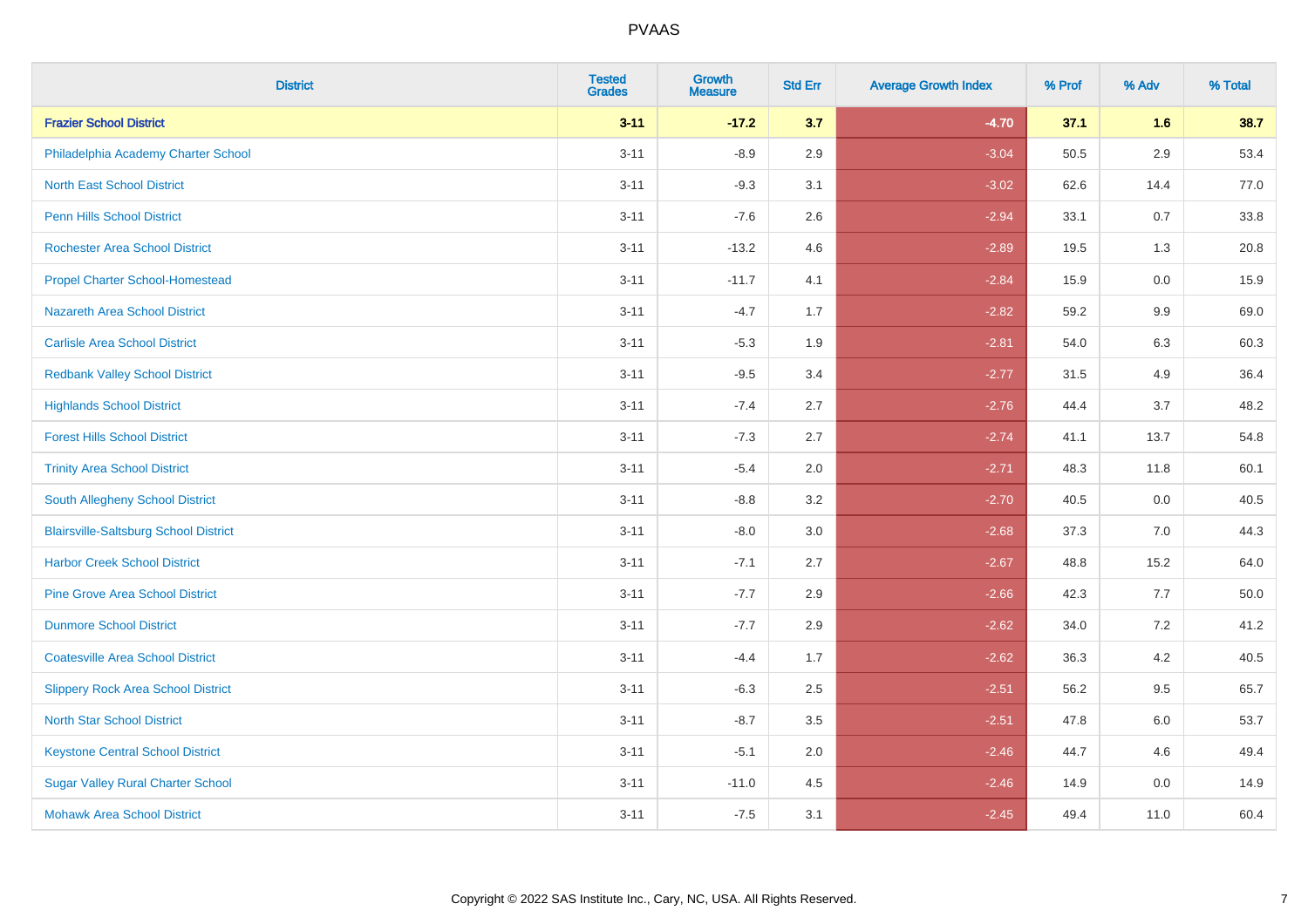| <b>District</b>                                | <b>Tested</b><br><b>Grades</b> | <b>Growth</b><br><b>Measure</b> | <b>Std Err</b> | <b>Average Growth Index</b> | % Prof | % Adv   | % Total |
|------------------------------------------------|--------------------------------|---------------------------------|----------------|-----------------------------|--------|---------|---------|
| <b>Frazier School District</b>                 | $3 - 11$                       | $-17.2$                         | 3.7            | $-4.70$                     | 37.1   | 1.6     | 38.7    |
| <b>Farrell Area School District</b>            | $3 - 11$                       | $-10.4$                         | 4.3            | $-2.41$                     | 19.0   | $0.0\,$ | 19.0    |
| <b>Freedom Area School District</b>            | $3 - 11$                       | $-7.1$                          | 3.0            | $-2.37$                     | 43.8   | 4.2     | 47.9    |
| <b>Southmoreland School District</b>           | $3 - 11$                       | $-8.3$                          | 3.6            | $-2.32$                     | 56.8   | 7.2     | 64.0    |
| <b>Upper Moreland Township School District</b> | $3 - 11$                       | $-5.0$                          | 2.2            | $-2.31$                     | 57.9   | 4.0     | 61.9    |
| Salisbury-Elk Lick School District             | $3 - 11$                       | $-13.5$                         | 5.9            | $-2.30$                     | 27.8   | 0.0     | 27.8    |
| <b>Indiana Area School District</b>            | $3 - 11$                       | $-5.3$                          | 2.3            | $-2.28$                     | 47.6   | 18.4    | 66.1    |
| <b>Oxford Area School District</b>             | $3 - 11$                       | $-4.3$                          | 1.9            | $-2.26$                     | 41.3   | 8.0     | 49.3    |
| <b>East Lycoming School District</b>           | $3 - 11$                       | $-6.0$                          | 2.7            | $-2.24$                     | 48.3   | 4.2     | 52.5    |
| <b>Windber Area School District</b>            | $3 - 11$                       | $-7.2$                          | 3.2            | $-2.24$                     | 55.4   | 7.2     | 62.6    |
| <b>Muncy School District</b>                   | $3 - 11$                       | $-8.1$                          | 3.7            | $-2.21$                     | 42.0   | $3.8\,$ | 45.8    |
| Jim Thorpe Area School District                | $3 - 11$                       | $-5.8$                          | 2.7            | $-2.19$                     | 33.3   | 7.4     | 40.7    |
| <b>Perkiomen Valley School District</b>        | $3 - 11$                       | $-3.5$                          | 1.6            | $-2.18$                     | 53.8   | 13.4    | 67.2    |
| <b>Crawford Central School District</b>        | $3 - 11$                       | $-4.7$                          | 2.2            | $-2.15$                     | 40.6   | 10.5    | 51.1    |
| Aliquippa School District                      | $3 - 11$                       | $-9.0$                          | 4.2            | $-2.14$                     | 11.0   | 0.0     | 11.0    |
| <b>Williams Valley School District</b>         | $3 - 11$                       | $-7.3$                          | 3.4            | $-2.13$                     | 23.2   | 0.0     | 23.2    |
| Middletown Area School District                | $3 - 11$                       | $-5.3$                          | 2.6            | $-2.05$                     | 46.4   | 5.3     | 51.7    |
| <b>Karns City Area School District</b>         | $3 - 11$                       | $-6.0$                          | 2.9            | $-2.03$                     | 53.1   | 8.3     | 61.5    |
| <b>Corry Area School District</b>              | $3 - 11$                       | $-5.3$                          | 2.6            | $-2.03$                     | 38.5   | 6.0     | 44.5    |
| <b>Upper Dauphin Area School District</b>      | $3 - 11$                       | $-6.3$                          | 3.2            | $-1.98$                     | 37.4   | 4.8     | 42.2    |
| <b>Bermudian Springs School District</b>       | $3 - 11$                       | $-5.5$                          | 2.9            | $-1.94$                     | 56.4   | 6.8     | 63.2    |
| <b>Somerset Area School District</b>           | $3 - 11$                       | $-4.4$                          | 2.3            | $-1.93$                     | 44.4   | 14.9    | 59.3    |
| Mount Pleasant Area School District            | $3 - 11$                       | $-5.0$                          | 2.6            | $-1.93$                     | 52.6   | 0.0     | 52.6    |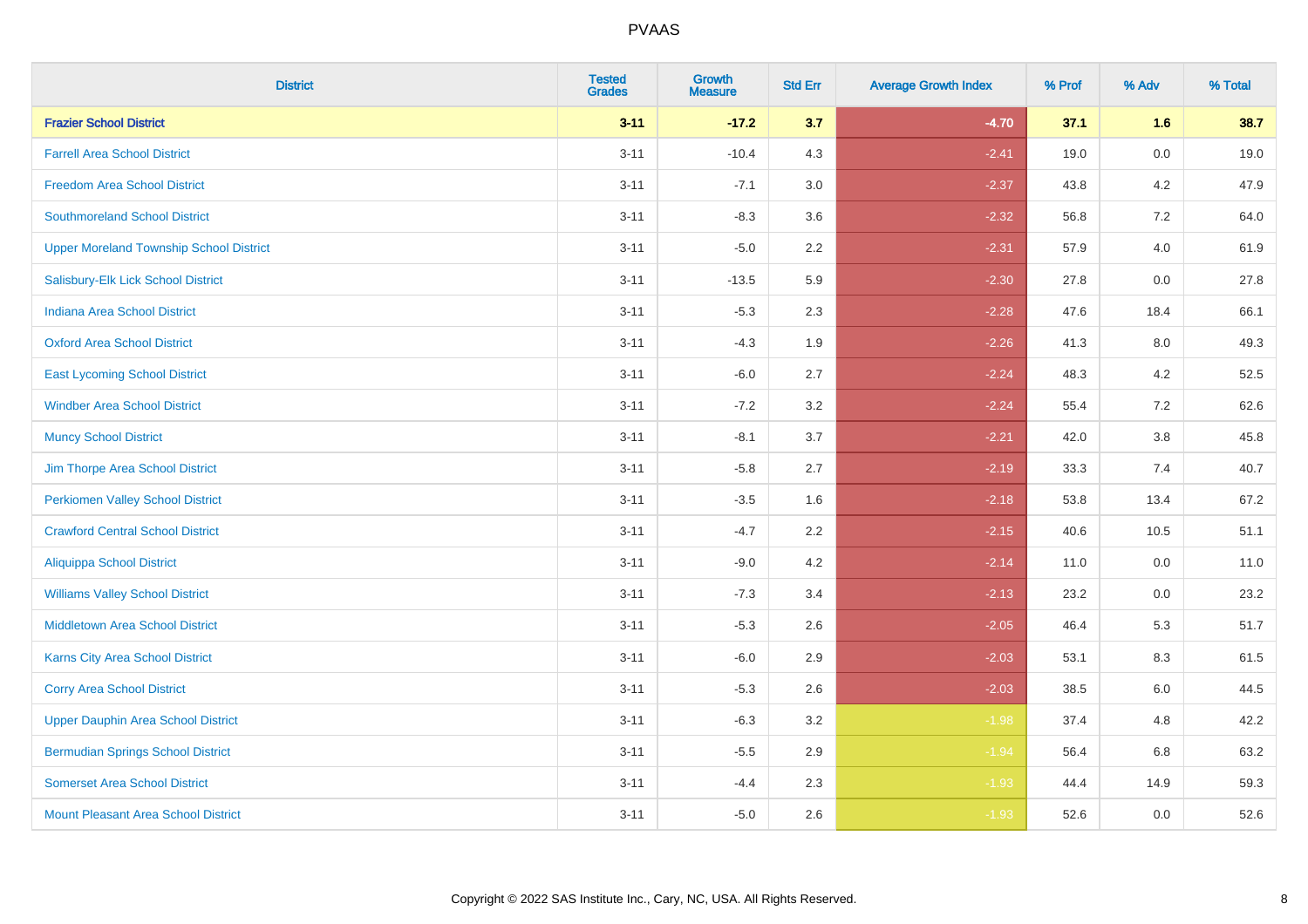| <b>District</b>                                | <b>Tested</b><br><b>Grades</b> | <b>Growth</b><br><b>Measure</b> | <b>Std Err</b> | <b>Average Growth Index</b> | % Prof | % Adv   | % Total |
|------------------------------------------------|--------------------------------|---------------------------------|----------------|-----------------------------|--------|---------|---------|
| <b>Frazier School District</b>                 | $3 - 11$                       | $-17.2$                         | 3.7            | $-4.70$                     | 37.1   | 1.6     | 38.7    |
| <b>Gettysburg Area School District</b>         | $3 - 11$                       | $-4.0$                          | 2.1            | $-1.89$                     | 45.3   | 14.0    | 59.3    |
| <b>Greensburg Salem School District</b>        | $3 - 11$                       | $-4.4$                          | 2.4            | $-1.88$                     | 47.6   | 4.9     | 52.4    |
| <b>East Allegheny School District</b>          | $3 - 11$                       | $-6.3$                          | 3.3            | $-1.87$                     | 31.9   | 9.7     | 41.7    |
| <b>Western Beaver County School District</b>   | $3 - 11$                       | $-7.8$                          | 4.2            | $-1.87$                     | 56.5   | 6.5     | 63.0    |
| <b>Kiski Area School District</b>              | $3 - 11$                       | $-3.7$                          | 2.0            | $-1.86$                     | 57.4   | 10.4    | 67.8    |
| <b>Brandywine Heights Area School District</b> | $3 - 11$                       | $-4.9$                          | 2.7            | $-1.81$                     | 49.2   | 8.2     | 57.4    |
| <b>Pequea Valley School District</b>           | $3 - 11$                       | $-5.8$                          | 3.2            | $-1.80$                     | 39.8   | 9.1     | 48.9    |
| <b>Pittston Area School District</b>           | $3 - 11$                       | $-10.1$                         | 5.6            | $-1.80$                     | 38.1   | 9.5     | 47.6    |
| <b>Washington School District</b>              | $3 - 11$                       | $-4.9$                          | 2.8            | $-1.76$                     | 30.1   | $2.4\,$ | 32.5    |
| <b>Canton Area School District</b>             | $3 - 11$                       | $-5.5$                          | 3.2            | $-1.75$                     | 40.7   | 2.3     | 43.0    |
| <b>Brentwood Borough School District</b>       | $3 - 11$                       | $-5.3$                          | 3.0            | $-1.72$                     | 52.0   | 6.1     | 58.2    |
| East Pennsboro Area School District            | $3 - 11$                       | $-4.2$                          | 2.5            | $-1.71$                     | 60.8   | 8.5     | 69.3    |
| <b>Fairfield Area School District</b>          | $3 - 11$                       | $-5.6$                          | 3.4            | $-1.66$                     | 57.9   | 4.0     | 61.8    |
| <b>Shamokin Area School District</b>           | $3 - 11$                       | $-7.7$                          | 4.8            | $-1.60$                     | 38.1   | 3.2     | 41.3    |
| <b>Claysburg-Kimmel School District</b>        | $3 - 11$                       | $-5.7$                          | 4.0            | $-1.42$                     | 42.9   | 8.2     | 51.0    |
| <b>Westmont Hilltop School District</b>        | $3 - 11$                       | $-4.0$                          | 2.8            | $-1.40$                     | 36.3   | 13.3    | 49.6    |
| <b>Greencastle-Antrim School District</b>      | $3 - 11$                       | $-3.0$                          | 2.2            | $-1.36$                     | 62.4   | 9.9     | 72.3    |
| <b>Ellwood City Area School District</b>       | $3 - 11$                       | $-4.2$                          | 3.2            | $-1.29$                     | 54.1   | 14.1    | 68.2    |
| <b>Shade-Central City School District</b>      | $3 - 11$                       | $-5.9$                          | 4.6            | $-1.28$                     | 27.8   | 0.0     | 27.8    |
| <b>Elk Lake School District</b>                | $3 - 11$                       | $-4.0$                          | 3.3            | $-1.23$                     | 46.2   | 3.3     | 49.4    |
| <b>Riverview School District</b>               | $3 - 11$                       | $-4.6$                          | 3.8            | $-1.20$                     | 57.9   | 15.8    | 73.7    |
| <b>Greater Johnstown School District</b>       | $3 - 11$                       | $-3.1$                          | 2.6            | $-1.19$                     | 26.1   | 0.0     | 26.1    |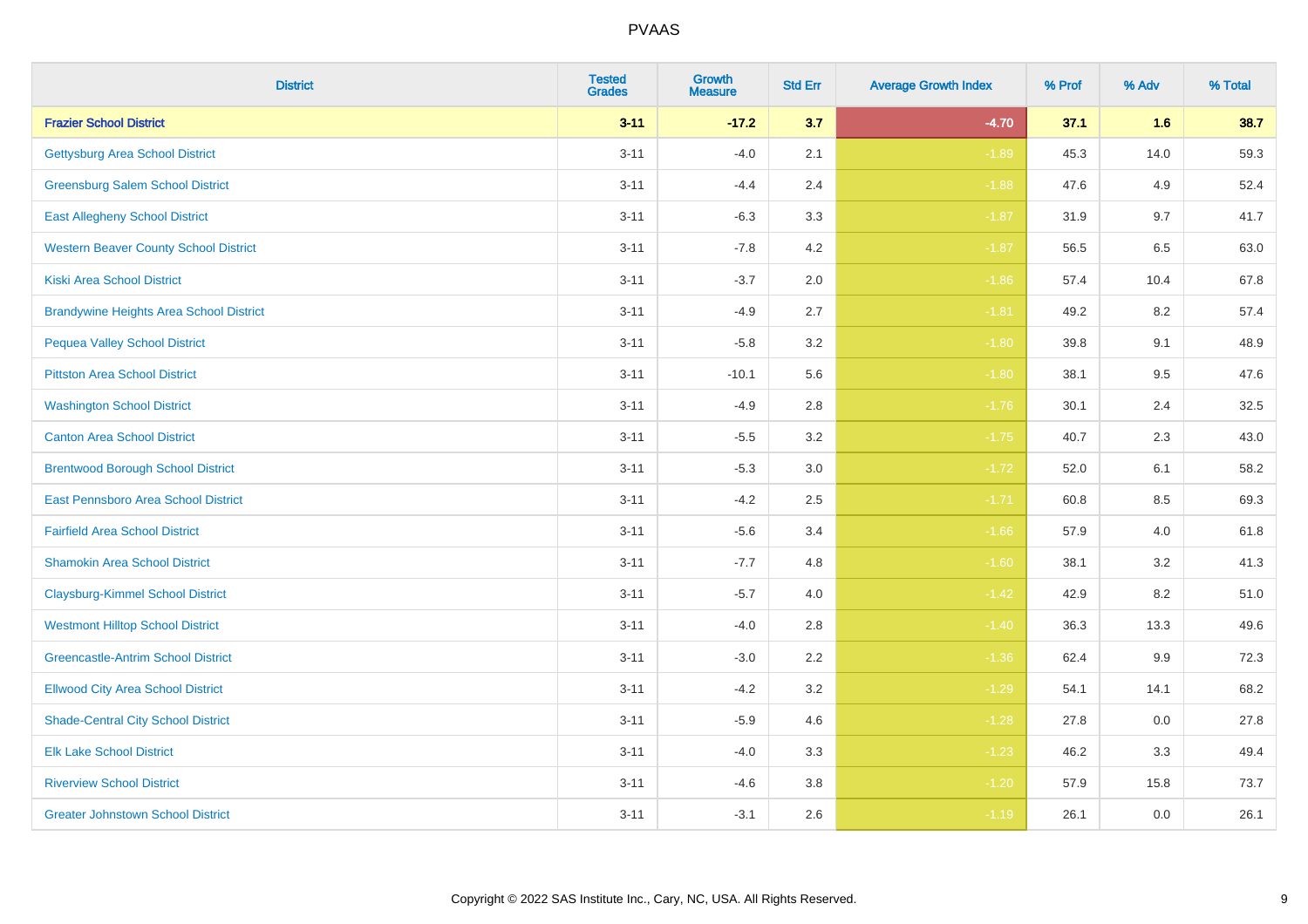| <b>District</b>                              | <b>Tested</b><br><b>Grades</b> | <b>Growth</b><br><b>Measure</b> | <b>Std Err</b> | <b>Average Growth Index</b> | % Prof | % Adv   | % Total  |
|----------------------------------------------|--------------------------------|---------------------------------|----------------|-----------------------------|--------|---------|----------|
| <b>Frazier School District</b>               | $3 - 11$                       | $-17.2$                         | 3.7            | $-4.70$                     | 37.1   | 1.6     | 38.7     |
| <b>Big Beaver Falls Area School District</b> | $3 - 11$                       | $-3.9$                          | 3.3            | $-1.18$                     | 34.1   | $3.5\,$ | 37.6     |
| <b>Chichester School District</b>            | $3 - 11$                       | $-2.7$                          | 2.3            | $-1.17$                     | 44.6   | 6.6     | 51.2     |
| Jeannette City School District               | $3 - 11$                       | $-4.3$                          | 3.8            | $-1.13$                     | 46.7   | $7.5\,$ | 54.2     |
| <b>Dallas School District</b>                | $3 - 11$                       | $-2.5$                          | 2.2            | $-1.12$                     | 54.9   | 7.6     | 62.4     |
| <b>Juniata Valley School District</b>        | $3 - 11$                       | $-3.9$                          | 3.5            | $-1.10$                     | 44.4   | 3.5     | 47.8     |
| <b>Riverside School District</b>             | $3 - 11$                       | $-3.2$                          | 3.0            | $-1.09$                     | 43.0   | 9.0     | 52.0     |
| <b>Quaker Valley School District</b>         | $3 - 11$                       | $-2.8$                          | 2.6            | $-1.08$                     | 55.2   | 13.2    | 68.4     |
| Oil City Area School District                | $3 - 11$                       | $-2.9$                          | 2.6            | $-1.08$                     | 44.4   | 5.8     | $50.2\,$ |
| <b>West Greene School District</b>           | $3 - 11$                       | $-4.5$                          | 4.3            | $-1.04$                     | 36.6   | 7.3     | 43.9     |
| <b>Lewisburg Area School District</b>        | $3 - 11$                       | $-2.7$                          | 2.6            | $-1.03$                     | 57.0   | 18.5    | 75.6     |
| <b>Seneca Valley School District</b>         | $3 - 11$                       | $-1.4$                          | 1.4            | $-0.99$                     | 57.2   | 11.4    | 68.6     |
| <b>North Hills School District</b>           | $3 - 11$                       | $-1.8$                          | 1.8            | $-0.96$                     | 59.1   | 14.1    | 73.2     |
| <b>Wyoming Valley West School District</b>   | $3 - 11$                       | $-2.2$                          | 2.4            | $-0.91$                     | 49.4   | 3.0     | 52.4     |
| <b>Austin Area School District</b>           | $3 - 11$                       | $-5.7$                          | 6.4            | $-0.90$                     | 33.3   | 5.6     | 38.9     |
| <b>Montour School District</b>               | $3 - 11$                       | $-1.8$                          | 2.1            | $-0.88$                     | 61.4   | 15.1    | 76.5     |
| <b>Charleroi School District</b>             | $3 - 11$                       | $-2.6$                          | 3.0            | $-0.86$                     | 55.7   | 7.4     | 63.1     |
| <b>Phoenixville Area School District</b>     | $3 - 11$                       | $-1.7$                          | 2.1            | $-0.83$                     | 59.9   | 10.6    | 70.5     |
| <b>Chartiers Valley School District</b>      | $3 - 11$                       | $-1.7$                          | 2.0            | $-0.81$                     | 54.7   | 8.4     | 63.1     |
| <b>Forest Area School District</b>           | $3 - 11$                       | $-4.4$                          | 5.4            | $-0.81$                     | 36.2   | 2.1     | 38.3     |
| <b>Lebanon School District</b>               | $3 - 11$                       | $-1.6$                          | 1.9            | $-0.80$                     | 24.4   | 2.6     | 27.0     |
| Shenango Area School District                | $3 - 11$                       | $-2.6$                          | 3.3            | $-0.79$                     | 50.6   | 13.9    | 64.6     |
| <b>Gillingham Charter School</b>             | $3 - 11$                       | $-4.4$                          | 5.6            | $-0.77$                     | 20.8   | 8.3     | 29.2     |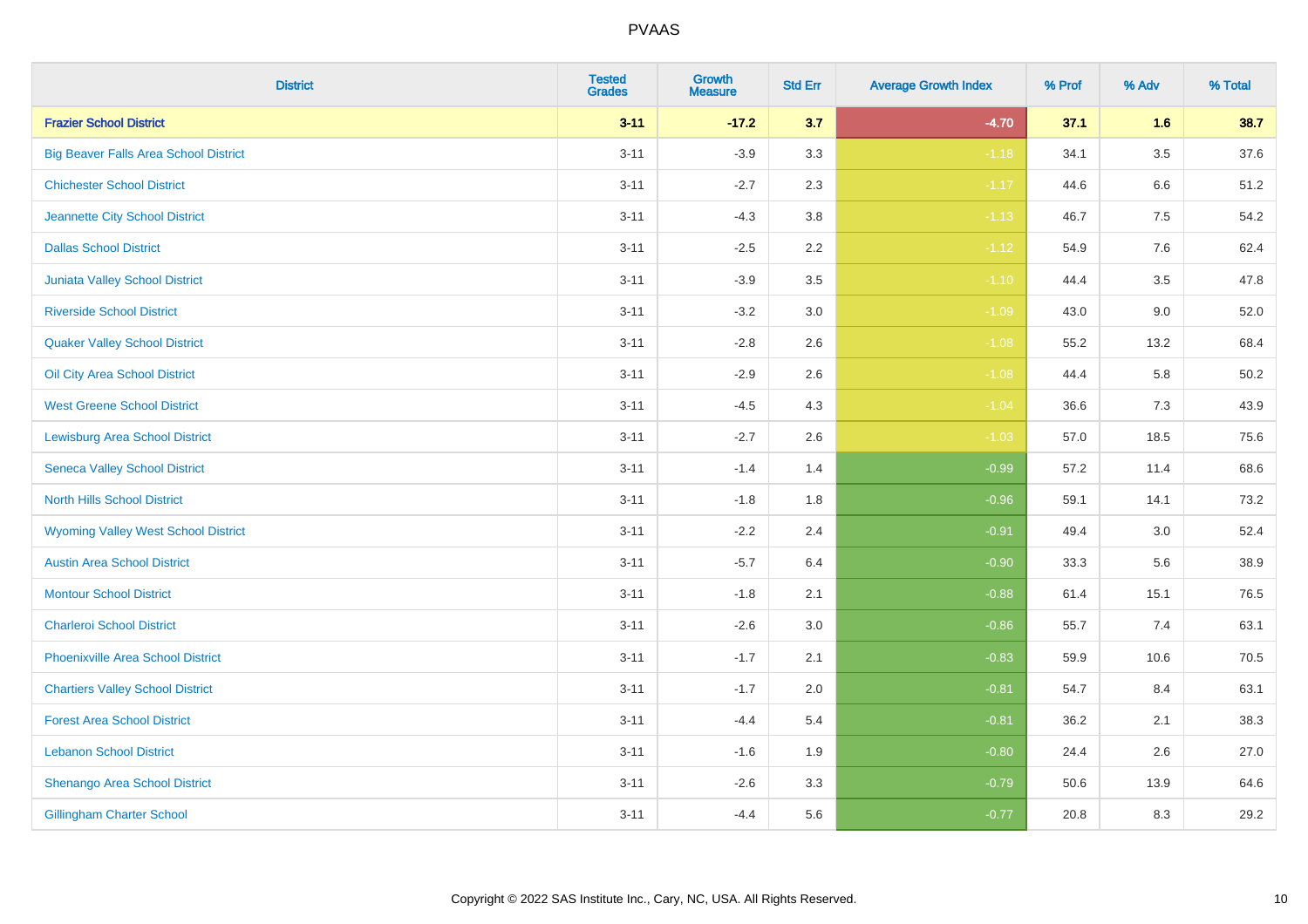| <b>District</b>                              | <b>Tested</b><br><b>Grades</b> | <b>Growth</b><br><b>Measure</b> | <b>Std Err</b> | <b>Average Growth Index</b> | % Prof | % Adv | % Total |
|----------------------------------------------|--------------------------------|---------------------------------|----------------|-----------------------------|--------|-------|---------|
| <b>Frazier School District</b>               | $3 - 11$                       | $-17.2$                         | 3.7            | $-4.70$                     | 37.1   | 1.6   | 38.7    |
| <b>Bald Eagle Area School District</b>       | $3 - 11$                       | $-2.1$                          | 2.7            | $-0.75$                     | 48.4   | 9.4   | 57.7    |
| Huntingdon Area School District              | $3 - 11$                       | $-2.0$                          | 2.7            | $-0.72$                     | 36.8   | 10.3  | 47.0    |
| Mt Lebanon School District                   | $3 - 11$                       | $-1.0$                          | 1.5            | $-0.70$                     | 61.9   | 24.0  | 85.9    |
| <b>Lehighton Area School District</b>        | $3 - 11$                       | $-1.6$                          | 2.3            | $-0.70$                     | 51.1   | 5.6   | 56.7    |
| <b>North Pocono School District</b>          | $3 - 11$                       | $-2.3$                          | 3.4            | $-0.68$                     | 52.0   | 16.4  | 68.5    |
| <b>Cheltenham School District</b>            | $3 - 11$                       | $-1.4$                          | 2.1            | $-0.67$                     | 46.1   | 10.0  | 56.1    |
| <b>Fannett-Metal School District</b>         | $3 - 11$                       | $-3.4$                          | 5.1            | $-0.67$                     | 38.7   | 8.1   | 46.8    |
| <b>Susquehanna Community School District</b> | $3 - 11$                       | $-2.8$                          | 4.2            | $-0.66$                     | 49.4   | 6.9   | 56.3    |
| <b>Burgettstown Area School District</b>     | $3 - 11$                       | $-2.1$                          | 3.4            | $-0.62$                     | 50.0   | 1.4   | 51.4    |
| <b>Central Greene School District</b>        | $3 - 11$                       | $-1.6$                          | 2.8            | $-0.55$                     | 54.2   | 2.8   | 57.0    |
| <b>Canon-Mcmillan School District</b>        | $3 - 11$                       | $-0.8$                          | 1.6            | $-0.50$                     | 58.7   | 15.9  | 74.6    |
| South Side Area School District              | $3 - 11$                       | $-1.6$                          | 3.3            | $-0.48$                     | 50.0   | 6.8   | 56.8    |
| <b>Shaler Area School District</b>           | $3 - 11$                       | $-0.8$                          | 1.9            | $-0.43$                     | 49.1   | 9.6   | 58.7    |
| North Schuylkill School District             | $3 - 11$                       | $-1.0$                          | 2.4            | $-0.42$                     | 41.8   | 5.1   | 46.8    |
| <b>Sharpsville Area School District</b>      | $3 - 11$                       | $-1.4$                          | 3.5            | $-0.40$                     | 55.2   | 13.4  | 68.7    |
| <b>Palmerton Area School District</b>        | $3 - 11$                       | $-1.2$                          | 3.0            | $-0.39$                     | 57.4   | 5.0   | 62.4    |
| Hope For Hyndman Charter School              | $3 - 11$                       | $-2.0$                          | 6.1            | $-0.32$                     | 33.3   | 0.0   | 33.3    |
| <b>Albert Gallatin Area School District</b>  | $3 - 11$                       | $-0.8$                          | 2.4            | $-0.32$                     | 54.5   | 10.0  | 64.6    |
| <b>Cornell School District</b>               | $3 - 11$                       | $-1.6$                          | 5.0            | $-0.32$                     | 33.8   | 1.5   | 35.4    |
| <b>Tuscarora School District</b>             | $3 - 11$                       | $-0.6$                          | 2.3            | $-0.27$                     | 45.1   | 8.1   | 53.2    |
| <b>Penn Manor School District</b>            | $3 - 11$                       | $-0.4$                          | 1.6            | $-0.25$                     | 51.9   | 12.6  | 64.5    |
| <b>Lakeview School District</b>              | $3 - 11$                       | $-0.9$                          | 3.7            | $-0.24$                     | 60.3   | 3.2   | 63.5    |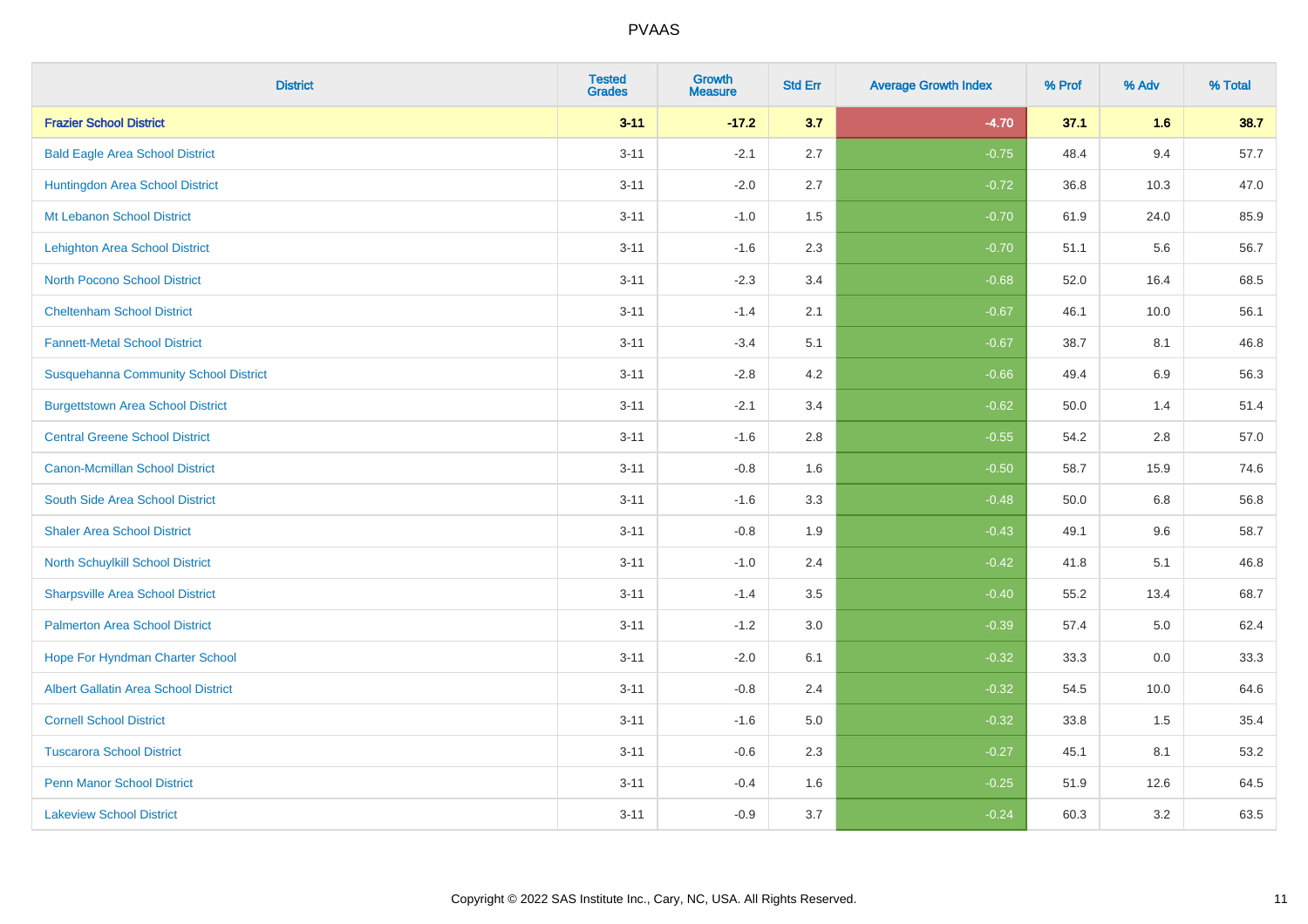| <b>District</b>                          | <b>Tested</b><br><b>Grades</b> | <b>Growth</b><br><b>Measure</b> | <b>Std Err</b> | <b>Average Growth Index</b> | % Prof | % Adv   | % Total |
|------------------------------------------|--------------------------------|---------------------------------|----------------|-----------------------------|--------|---------|---------|
| <b>Frazier School District</b>           | $3 - 11$                       | $-17.2$                         | 3.7            | $-4.70$                     | 37.1   | 1.6     | 38.7    |
| <b>Girard School District</b>            | $3 - 11$                       | $-0.6$                          | 2.7            | $-0.22$                     | 53.9   | 15.6    | 69.6    |
| <b>Harrisburg City School District</b>   | $3 - 11$                       | $-0.4$                          | 2.1            | $-0.19$                     | 15.1   | 0.4     | 15.5    |
| <b>Mount Carmel Area School District</b> | $3 - 11$                       | $-0.6$                          | 3.1            | $-0.18$                     | 45.3   | 2.1     | 47.4    |
| <b>Crestwood School District</b>         | $3 - 11$                       | $-0.4$                          | 2.4            | $-0.17$                     | 57.4   | 17.0    | 74.4    |
| <b>Southern Lehigh School District</b>   | $3 - 11$                       | $-0.4$                          | 2.3            | $-0.17$                     | 66.1   | 11.9    | 78.0    |
| <b>Bellefonte Area School District</b>   | $3 - 11$                       | $-0.4$                          | 2.2            | $-0.17$                     | 47.6   | 10.6    | 58.2    |
| <b>Otto-Eldred School District</b>       | $3 - 11$                       | $-0.7$                          | 4.2            | $-0.15$                     | 56.2   | 6.2     | 62.5    |
| <b>Oley Valley School District</b>       | $3 - 11$                       | $-0.4$                          | 2.8            | $-0.15$                     | 43.1   | 12.9    | 56.0    |
| <b>Central Fulton School District</b>    | $3 - 11$                       | $-0.5$                          | 3.5            | $-0.14$                     | 51.4   | 8.6     | 60.0    |
| <b>Blue Ridge School District</b>        | $3 - 11$                       | $-0.5$                          | 3.6            | $-0.12$                     | 44.6   | 3.1     | 47.7    |
| New Kensington-Arnold School District    | $3 - 11$                       | $-0.4$                          | 3.8            | $-0.10$                     | 40.7   | 3.7     | 44.4    |
| <b>Chester-Upland School District</b>    | $3 - 11$                       | $-0.3$                          | 2.7            | $-0.09$                     | 13.8   | $0.8\,$ | 14.6    |
| <b>Warren County School District</b>     | $3 - 11$                       | $-0.1$                          | 1.8            | $-0.06$                     | 37.2   | 5.3     | 42.6    |
| <b>Mercer Area School District</b>       | $3 - 11$                       | $-0.2$                          | 3.3            | $-0.06$                     | 56.0   | $8.0\,$ | 64.0    |
| Penn Cambria School District             | $3 - 11$                       | $-0.0$                          | 2.7            | $-0.01$                     | 61.5   | 7.7     | 69.2    |
| <b>Susquenita School District</b>        | $3 - 11$                       | $-0.1$                          | 2.8            | $-0.01$                     | 47.7   | 10.1    | 57.8    |
| <b>Wilkes-Barre Area School District</b> | $3 - 11$                       | 0.1                             | 3.2            | 0.02                        | 35.5   | 5.4     | 40.9    |
| East Stroudsburg Area School District    | $3 - 11$                       | 0.1                             | 1.6            | 0.05                        | 45.8   | 7.8     | 53.6    |
| <b>West Branch Area School District</b>  | $3 - 11$                       | 0.2                             | 3.8            | 0.05                        | 47.2   | 1.9     | 49.1    |
| <b>Hempfield School District</b>         | $3 - 11$                       | 0.1                             | 1.4            | 0.08                        | 58.2   | 9.9     | 68.2    |
| Insight PA Cyber Charter School          | $3 - 11$                       | 0.7                             | 5.7            | 0.12                        | 50.0   | 4.8     | 54.8    |
| <b>Danville Area School District</b>     | $3 - 11$                       | 0.4                             | 2.6            | 0.15                        | 57.4   | 18.4    | 75.7    |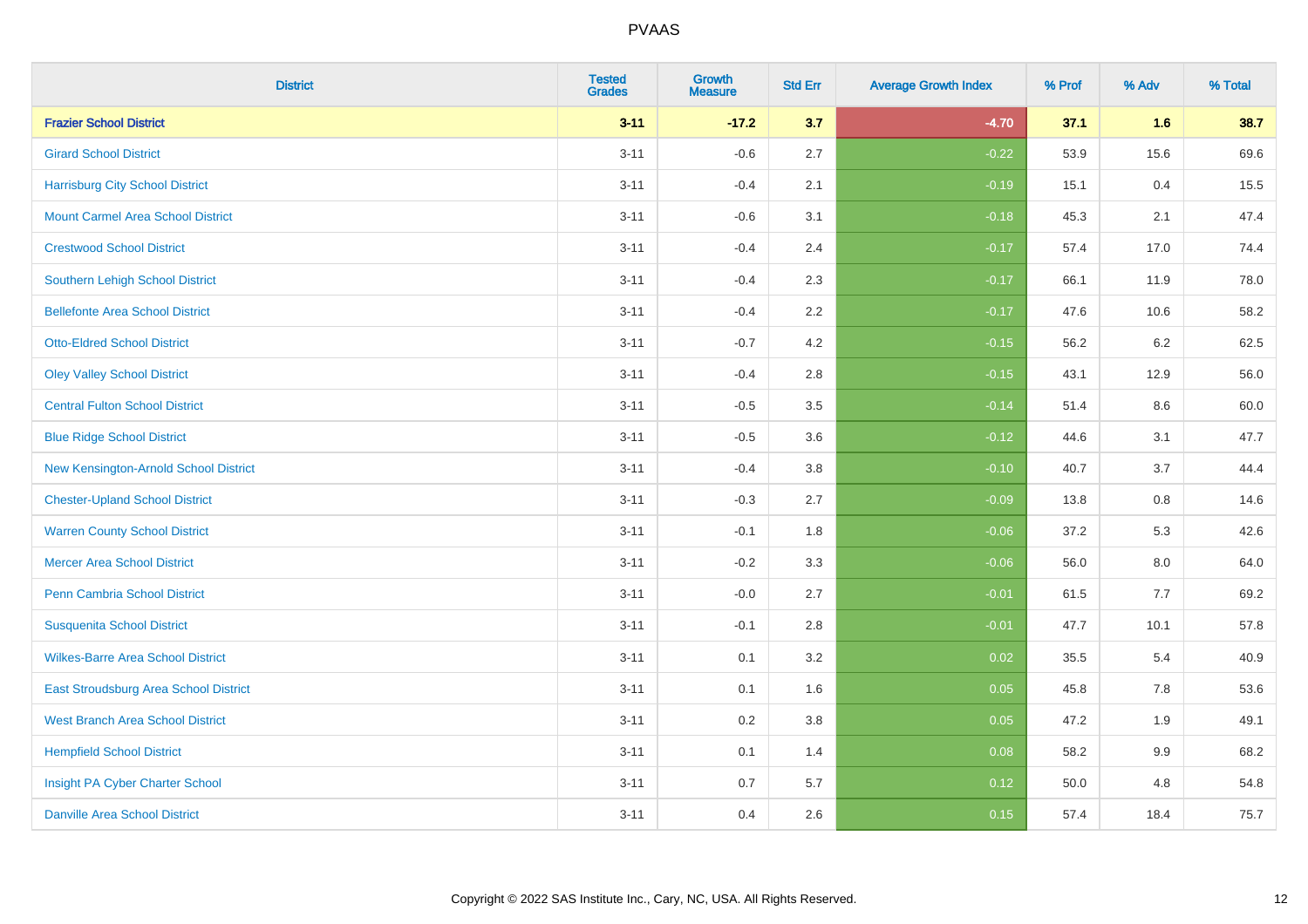| <b>District</b>                               | <b>Tested</b><br><b>Grades</b> | <b>Growth</b><br><b>Measure</b> | <b>Std Err</b> | <b>Average Growth Index</b> | % Prof | % Adv   | % Total |
|-----------------------------------------------|--------------------------------|---------------------------------|----------------|-----------------------------|--------|---------|---------|
| <b>Frazier School District</b>                | $3 - 11$                       | $-17.2$                         | 3.7            | $-4.70$                     | 37.1   | 1.6     | 38.7    |
| Northern Lebanon School District              | $3 - 11$                       | 0.4                             | 2.5            | 0.15                        | 28.0   | $3.0\,$ | 31.0    |
| <b>Brockway Area School District</b>          | $3 - 11$                       | 0.6                             | 3.6            | 0.16                        | 49.2   | 7.7     | 56.9    |
| <b>Jersey Shore Area School District</b>      | $3 - 11$                       | 0.5                             | 2.6            | 0.21                        | 47.1   | 9.2     | 56.2    |
| <b>Greenville Area School District</b>        | $3 - 11$                       | 0.7                             | 2.9            | 0.26                        | 53.4   | $6.9\,$ | 60.3    |
| <b>Greater Latrobe School District</b>        | $3 - 11$                       | 0.6                             | 1.9            | 0.31                        | 55.5   | 14.1    | 69.5    |
| Lehigh Valley Academy Regional Charter School | $3 - 11$                       | 0.7                             | 2.3            | 0.32                        | 46.3   | 5.0     | 51.4    |
| <b>Lower Dauphin School District</b>          | $3 - 11$                       | 0.6                             | 1.9            | 0.33                        | 49.2   | 12.6    | 61.8    |
| <b>Lakeland School District</b>               | $3 - 11$                       | 1.1                             | 2.8            | 0.38                        | 48.6   | 3.7     | 52.3    |
| <b>Gateway School District</b>                | $3 - 11$                       | 0.8                             | $2.2\,$        | 0.38                        | 52.1   | 13.8    | 65.9    |
| South Eastern School District                 | $3 - 11$                       | 0.9                             | 2.4            | 0.39                        | 54.8   | 6.6     | 61.4    |
| <b>Galeton Area School District</b>           | $3 - 11$                       | 2.2                             | 5.3            | 0.42                        | 41.3   | 4.4     | 45.6    |
| <b>Union Area School District</b>             | $3 - 11$                       | 1.9                             | 4.3            | 0.44                        | 61.5   | $0.0\,$ | 61.5    |
| <b>Upper Adams School District</b>            | $3 - 11$                       | 1.3                             | 2.9            | 0.47                        | 55.2   | 8.6     | 63.8    |
| <b>Hanover Area School District</b>           | $3 - 11$                       | 2.2                             | 4.6            | 0.48                        | 42.9   | 5.7     | 48.6    |
| <b>Schuylkill Valley School District</b>      | $3 - 11$                       | 1.4                             | 2.5            | 0.56                        | 55.1   | 10.2    | 65.3    |
| <b>Forbes Road School District</b>            | $3 - 11$                       | 2.8                             | 5.1            | 0.56                        | 41.4   | 10.3    | 51.7    |
| <b>Commodore Perry School District</b>        | $3 - 11$                       | 3.2                             | 5.5            | 0.58                        | 58.3   | 0.0     | 58.3    |
| <b>Laurel School District</b>                 | $3 - 11$                       | 1.8                             | 3.1            | 0.59                        | 70.1   | 2.3     | 72.4    |
| <b>United School District</b>                 | $3 - 11$                       | 2.1                             | 3.4            | 0.63                        | 60.3   | 6.6     | 66.9    |
| <b>Athens Area School District</b>            | $3 - 11$                       | 1.6                             | 2.5            | 0.64                        | 46.9   | 7.6     | 54.5    |
| <b>Marple Newtown School District</b>         | $3 - 11$                       | 2.0                             | 2.4            | 0.81                        | 57.6   | 12.8    | 70.4    |
| <b>Mcguffey School District</b>               | $3 - 11$                       | 2.1                             | 2.6            | 0.81                        | 57.7   | 3.1     | 60.8    |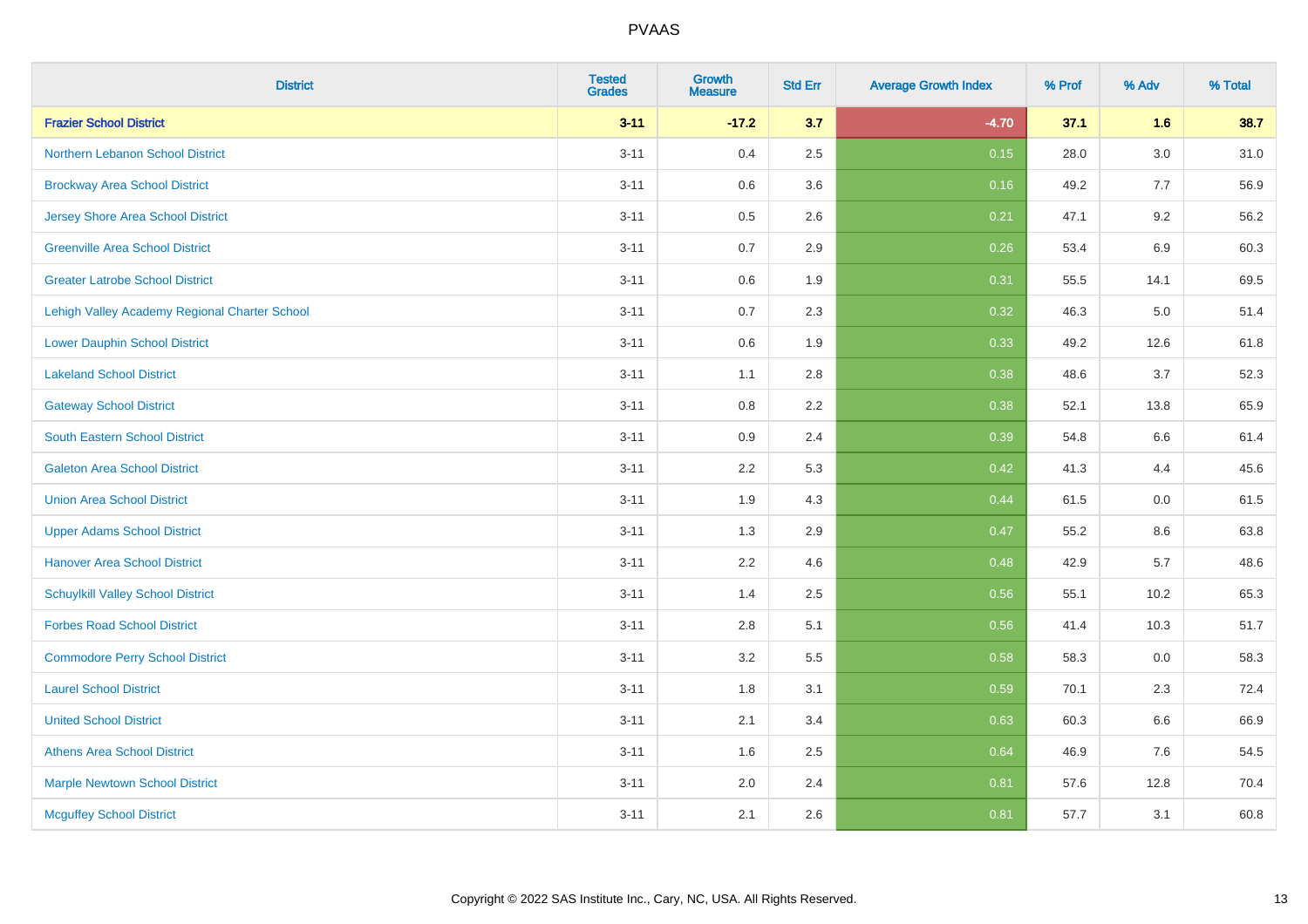| <b>District</b>                                | <b>Tested</b><br><b>Grades</b> | <b>Growth</b><br><b>Measure</b> | <b>Std Err</b> | <b>Average Growth Index</b> | % Prof | % Adv   | % Total |
|------------------------------------------------|--------------------------------|---------------------------------|----------------|-----------------------------|--------|---------|---------|
| <b>Frazier School District</b>                 | $3 - 11$                       | $-17.2$                         | 3.7            | $-4.70$                     | 37.1   | 1.6     | 38.7    |
| West Jefferson Hills School District           | $3 - 11$                       | 1.8                             | 2.1            | 0.88                        | 55.7   | 20.8    | 76.4    |
| South Fayette Township School District         | $3 - 11$                       | 1.7                             | 2.0            | 0.88                        | 61.0   | 26.5    | 87.6    |
| <b>Bedford Area School District</b>            | $3 - 11$                       | 2.5                             | 2.6            | 0.93                        | 48.5   | 10.0    | 58.5    |
| Northwestern Lehigh School District            | $3 - 11$                       | 2.2                             | 2.3            | 0.93                        | 53.3   | 9.7     | 63.0    |
| <b>Keystone School District</b>                | $3 - 11$                       | 3.1                             | 3.3            | 0.94                        | 50.6   | 6.5     | 57.1    |
| <b>Baldwin-Whitehall School District</b>       | $3 - 11$                       | 1.8                             | 1.9            | 0.94                        | 58.6   | $8.6\,$ | 67.1    |
| <b>Clairton City School District</b>           | $3 - 11$                       | 3.5                             | 3.7            | 0.95                        | 13.4   | 0.0     | 13.4    |
| <b>Lower Moreland Township School District</b> | $3 - 11$                       | 2.0                             | 2.2            | 0.95                        | 62.8   | 17.0    | 79.8    |
| <b>Berlin Brothersvalley School District</b>   | $3 - 11$                       | 4.0                             | 4.2            | 0.96                        | 48.8   | 14.0    | 62.8    |
| <b>Hopewell Area School District</b>           | $3 - 11$                       | 2.6                             | 2.7            | 0.97                        | 58.4   | 4.0     | 62.4    |
| <b>Bensalem Township School District</b>       | $3 - 11$                       | 1.6                             | 1.6            | 0.98                        | 38.8   | 8.3     | 47.1    |
| <b>Tunkhannock Area School District</b>        | $3 - 11$                       | 2.3                             | 2.2            | 1.01                        | 44.9   | 9.6     | 54.6    |
| <b>Manheim Central School District</b>         | $3 - 11$                       | 2.1                             | 2.1            | 1.01                        | 53.2   | 11.6    | 64.8    |
| <b>Franklin Regional School District</b>       | $3 - 11$                       | 2.0                             | 1.9            | 1.02                        | 66.7   | 15.5    | 82.1    |
| <b>Williamsport Area School District</b>       | $3 - 11$                       | 1.9                             | 1.8            | 1.04                        | 44.1   | 12.8    | 56.9    |
| <b>General Mclane School District</b>          | $3 - 11$                       | 3.1                             | 2.9            | 1.07                        | 62.3   | 4.9     | 67.2    |
| Meyersdale Area School District                | $3 - 11$                       | 4.2                             | 4.0            | 1.07                        | 43.1   | $6.9\,$ | 50.0    |
| <b>Leechburg Area School District</b>          | $3 - 11$                       | 4.4                             | 4.0            | 1.09                        | 47.8   | 19.6    | 67.4    |
| Morrisville Borough School District            | $3 - 11$                       | 4.8                             | 4.3            | 1.10                        | 30.2   | 2.3     | 32.6    |
| <b>Tidioute Community Charter School</b>       | $3 - 11$                       | 5.7                             | 5.1            | 1.11                        | 34.4   | 21.9    | 56.2    |
| Esperanza Cyber Charter School                 | $3 - 11$                       | 7.1                             | 6.1            | 1.16                        | 9.1    | 0.0     | 9.1     |
| <b>Central Cambria School District</b>         | $3 - 11$                       | 3.0                             | 2.5            | 1.17                        | 56.2   | 9.7     | 66.0    |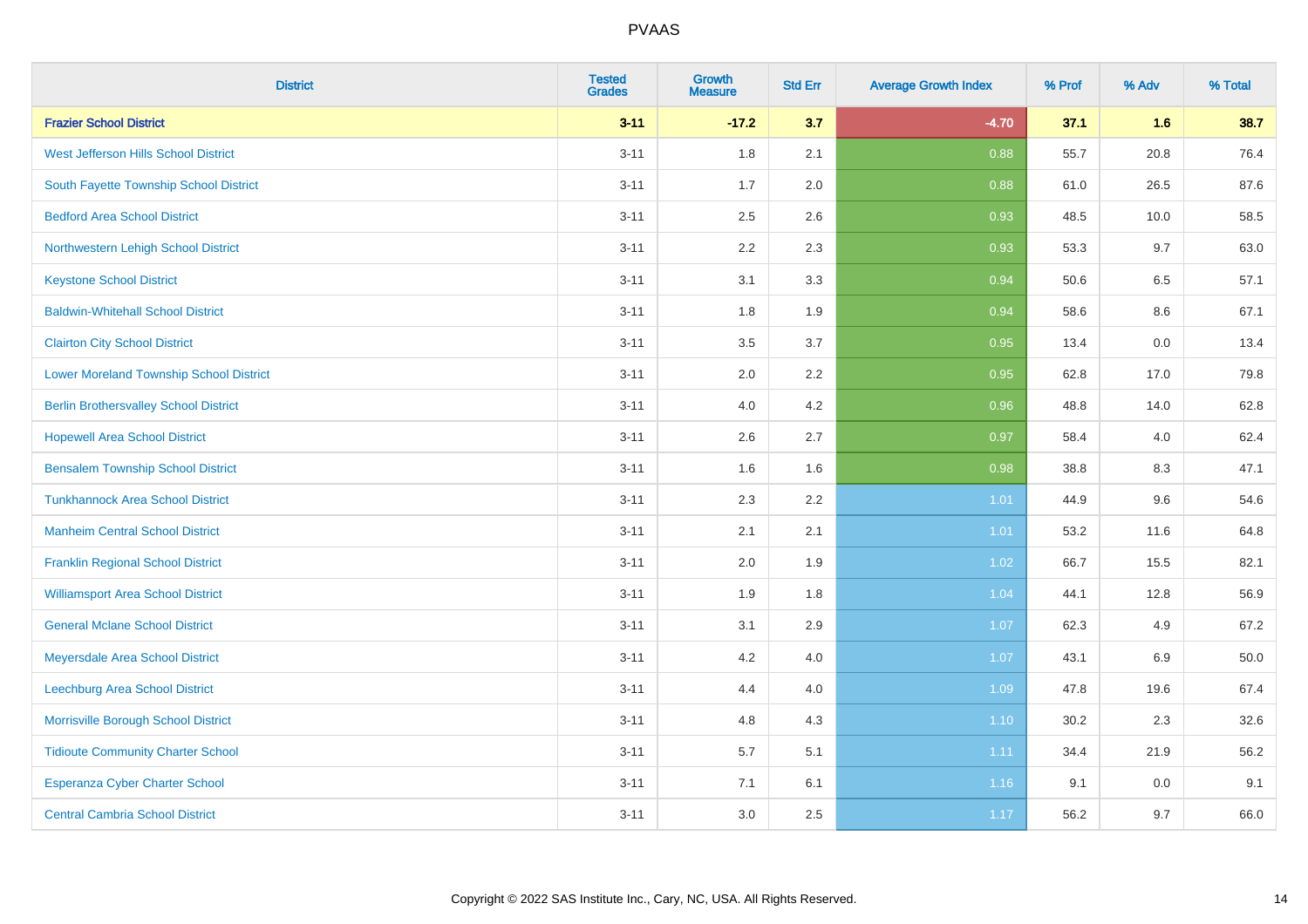| <b>District</b>                           | <b>Tested</b><br><b>Grades</b> | <b>Growth</b><br><b>Measure</b> | <b>Std Err</b> | <b>Average Growth Index</b> | % Prof | % Adv | % Total |
|-------------------------------------------|--------------------------------|---------------------------------|----------------|-----------------------------|--------|-------|---------|
| <b>Frazier School District</b>            | $3 - 11$                       | $-17.2$                         | 3.7            | $-4.70$                     | 37.1   | 1.6   | 38.7    |
| <b>Port Allegany School District</b>      | $3 - 11$                       | 4.4                             | 3.6            | 1.21                        | 28.1   | 9.4   | 37.5    |
| <b>Halifax Area School District</b>       | $3 - 11$                       | 4.7                             | 3.9            | 1.22                        | 61.5   | 9.6   | 71.2    |
| <b>Line Mountain School District</b>      | $3 - 11$                       | 4.1                             | 3.2            | 1.27                        | 52.9   | 9.2   | 62.1    |
| <b>Fairview School District</b>           | $3 - 11$                       | 3.4                             | 2.6            | 1.32                        | 57.2   | 17.6  | 74.8    |
| <b>Spring Cove School District</b>        | $3 - 11$                       | 3.4                             | 2.5            | 1.33                        | 47.8   | 12.7  | 60.4    |
| <b>Ligonier Valley School District</b>    | $3 - 11$                       | 4.2                             | 3.1            | 1.34                        | 59.1   | 10.3  | 69.5    |
| <b>Pottsgrove School District</b>         | $3 - 11$                       | $2.8\,$                         | 2.0            | 1.35                        | 44.0   | 10.0  | 53.9    |
| <b>Methacton School District</b>          | $3 - 11$                       | 2.5                             | 1.7            | 1.43                        | 62.5   | 16.4  | 79.0    |
| <b>Towanda Area School District</b>       | $3 - 11$                       | 4.0                             | 2.8            | 1.44                        | 39.4   | 6.6   | 46.0    |
| <b>Punxsutawney Area School District</b>  | $3 - 11$                       | 4.2                             | 2.9            | 1.45                        | 55.0   | 5.5   | 60.6    |
| <b>Everett Area School District</b>       | $3 - 11$                       | 5.0                             | 3.4            | 1.47                        | 60.5   | 1.3   | 61.8    |
| New Brighton Area School District         | $3 - 11$                       | 4.6                             | 3.1            | 1.47                        | 60.9   | 5.8   | 66.7    |
| <b>Burrell School District</b>            | $3 - 11$                       | 4.5                             | 3.1            | 1.48                        | 58.5   | 13.8  | 72.3    |
| <b>Warrior Run School District</b>        | $3 - 11$                       | 4.6                             | 3.0            | 1.51                        | 40.9   | 8.1   | 49.0    |
| <b>Armstrong School District</b>          | $3 - 11$                       | 2.6                             | 1.7            | 1.53                        | 51.5   | 6.1   | 57.6    |
| <b>Pleasant Valley School District</b>    | $3 - 11$                       | 3.1                             | 2.0            | 1.57                        | 57.2   | 5.5   | 62.8    |
| Millersburg Area School District          | $3 - 11$                       | 6.2                             | 3.8            | 1.63                        | 51.8   | 7.4   | 59.3    |
| <b>Conrad Weiser Area School District</b> | $3 - 11$                       | 3.6                             | 2.2            | 1.63                        | 52.1   | 2.1   | 54.2    |
| <b>Central Bucks School District</b>      | $3 - 11$                       | 1.6                             | 0.9            | 1.66                        | 63.0   | 16.8  | 79.8    |
| <b>Reach Cyber Charter School</b>         | $3 - 11$                       | 8.1                             | 4.7            | 1.72                        | 42.4   | 4.6   | 47.0    |
| <b>Northgate School District</b>          | $3 - 11$                       | 6.3                             | 3.6            | 1.73                        | 53.3   | 16.7  | 70.0    |
| <b>Bentworth School District</b>          | $3 - 11$                       | 5.7                             | 3.2            | 1.75                        | 44.2   | 19.5  | 63.6    |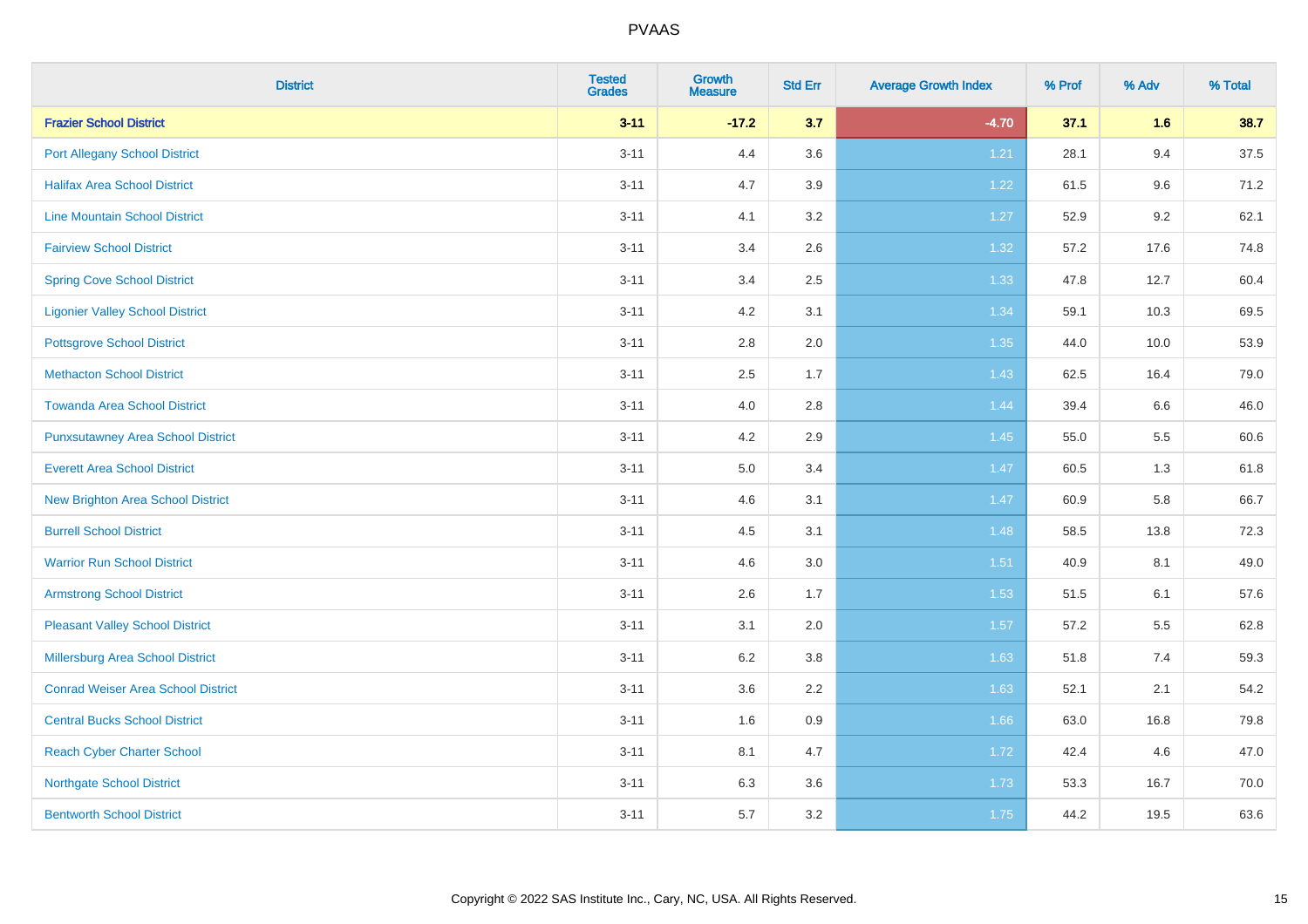| <b>District</b>                                  | <b>Tested</b><br><b>Grades</b> | <b>Growth</b><br><b>Measure</b> | <b>Std Err</b> | <b>Average Growth Index</b> | % Prof | % Adv | % Total |
|--------------------------------------------------|--------------------------------|---------------------------------|----------------|-----------------------------|--------|-------|---------|
| <b>Frazier School District</b>                   | $3 - 11$                       | $-17.2$                         | 3.7            | $-4.70$                     | 37.1   | 1.6   | 38.7    |
| <b>Salisbury Township School District</b>        | $3 - 11$                       | 6.3                             | 3.6            | 1.77                        | 46.2   | 6.6   | 52.8    |
| York Academy Regional Charter School             | $3 - 11$                       | 9.0                             | 5.0            | 1.79                        | 55.2   | 0.0   | 55.2    |
| <b>Laurel Highlands School District</b>          | $3 - 11$                       | 4.3                             | 2.4            | 1.81                        | 44.9   | 9.6   | 54.5    |
| <b>Hanover Public School District</b>            | $3 - 11$                       | 5.2                             | 2.8            | 1.83                        | 52.2   | 14.4  | 66.7    |
| <b>Blacklick Valley School District</b>          | $3 - 11$                       | $8.0\,$                         | 4.3            | 1.85                        | 34.1   | 0.0   | 34.1    |
| <b>Uniontown Area School District</b>            | $3 - 11$                       | $6.0\,$                         | 3.2            | 1.87                        | 62.4   | 5.9   | 68.2    |
| <b>Sharon City School District</b>               | $3 - 11$                       | 4.9                             | 2.6            | 1.87                        | 48.2   | 5.3   | 53.4    |
| <b>Steel Valley School District</b>              | $3 - 11$                       | 6.5                             | 3.4            | 1.89                        | 50.7   | 5.6   | 56.3    |
| <b>Western Wayne School District</b>             | $3 - 11$                       | $5.6\,$                         | 2.9            | 1.93                        | 41.3   | 17.4  | 58.7    |
| <b>Blackhawk School District</b>                 | $3 - 11$                       | 4.7                             | 2.3            | 2.01                        | 55.8   | 8.8   | 64.6    |
| Millcreek Township School District               | $3 - 11$                       | 3.1                             | 1.5            | 2.06                        | 55.6   | 14.2  | 69.7    |
| <b>Coudersport Area School District</b>          | $3 - 11$                       | 7.7                             | 3.7            | 2.06                        | 55.7   | 8.2   | 63.9    |
| <b>Keystone Oaks School District</b>             | $3 - 11$                       | $5.5\,$                         | 2.6            | 2.07                        | 53.2   | 12.1  | 65.4    |
| Community Academy Of Philadelphia Charter School | $3 - 11$                       | 5.8                             | 2.7            | 2.12                        | 26.7   | 0.9   | 27.6    |
| Pennsylvania Leadership Charter School           | $3 - 11$                       | 4.6                             | 2.2            | 2.13                        | 55.4   | 11.2  | 66.7    |
| <b>Allegheny Valley School District</b>          | $3 - 11$                       | 8.5                             | 3.9            | 2.17                        | 53.1   | 12.2  | 65.3    |
| <b>Carlynton School District</b>                 | $3 - 11$                       | 7.3                             | 3.3            | 2.22                        | 41.0   | 10.5  | 51.6    |
| <b>Agora Cyber Charter School</b>                | $3 - 11$                       | 5.8                             | 2.6            | 2.28                        | 42.8   | 6.6   | 49.4    |
| <b>Wilson Area School District</b>               | $3 - 11$                       | 6.0                             | 2.6            | 2.30                        | 48.7   | 8.5   | 57.2    |
| <b>Brookville Area School District</b>           | $3 - 11$                       | 6.9                             | 3.0            | 2.30                        | 55.2   | 15.6  | 70.8    |
| <b>Richland School District</b>                  | $3 - 11$                       | 6.7                             | 2.9            | 2.33                        | 62.2   | 19.2  | 81.4    |
| <b>Governor Mifflin School District</b>          | $3 - 11$                       | 4.1                             | 1.8            | 2.33                        | 42.5   | 7.2   | 49.7    |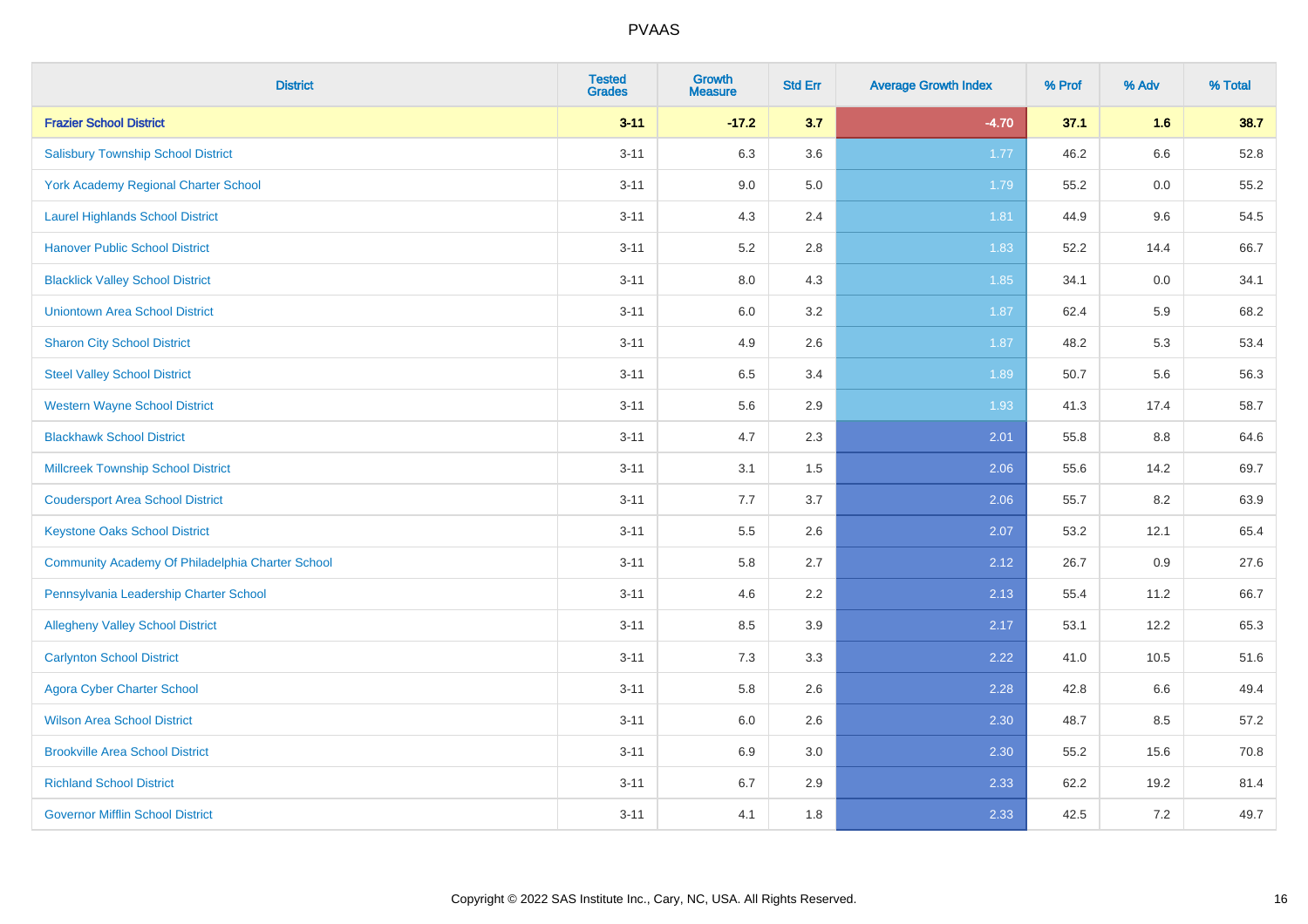| <b>District</b>                             | <b>Tested</b><br><b>Grades</b> | <b>Growth</b><br><b>Measure</b> | <b>Std Err</b> | <b>Average Growth Index</b> | % Prof | % Adv | % Total |
|---------------------------------------------|--------------------------------|---------------------------------|----------------|-----------------------------|--------|-------|---------|
| <b>Frazier School District</b>              | $3 - 11$                       | $-17.2$                         | 3.7            | $-4.70$                     | 37.1   | 1.6   | 38.7    |
| <b>Franklin Area School District</b>        | $3 - 11$                       | 6.6                             | 2.8            | 2.34                        | 48.2   | 4.5   | 52.7    |
| <b>Hampton Township School District</b>     | $3 - 11$                       | 5.1                             | 2.2            | 2.35                        | 54.0   | 28.2  | 82.2    |
| <b>New Foundations Charter School</b>       | $3 - 11$                       | 5.4                             | 2.2            | 2.41                        | 47.2   | 2.5   | 49.8    |
| <b>Wattsburg Area School District</b>       | $3 - 11$                       | 6.5                             | 2.7            | 2.43                        | 42.7   | 7.6   | 50.3    |
| <b>Belle Vernon Area School District</b>    | $3 - 11$                       | 6.5                             | 2.6            | 2.44                        | 55.6   | 11.1  | 66.7    |
| Wilmington Area School District             | $3 - 11$                       | $7.5\,$                         | 3.0            | 2.48                        | 55.1   | 5.1   | 60.2    |
| <b>Shenandoah Valley School District</b>    | $3 - 11$                       | 9.7                             | 3.9            | 2.49                        | 28.3   | 5.0   | 33.3    |
| Northampton Area School District            | $3 - 11$                       | 4.0                             | 1.6            | 2.51                        | 52.3   | 10.8  | 63.1    |
| <b>Clarion Area School District</b>         | $3 - 11$                       | 10.3                            | 4.1            | 2.51                        | 45.4   | 14.6  | 60.0    |
| Renaissance Academy Charter School          | $3 - 11$                       | 8.3                             | 3.3            | 2.54                        | 45.6   | 22.8  | 68.4    |
| New Hope-Solebury School District           | $3 - 11$                       | 7.5                             | 2.9            | 2.57                        | 68.2   | 22.7  | 90.9    |
| <b>Penncrest School District</b>            | $3 - 11$                       | 5.7                             | 2.2            | 2.57                        | 47.2   | 7.1   | 54.3    |
| <b>Kennett Consolidated School District</b> | $3 - 11$                       | 4.8                             | 1.8            | 2.61                        | 52.5   | 10.7  | 63.2    |
| <b>Spring Grove Area School District</b>    | $3 - 11$                       | 5.6                             | 2.1            | 2.68                        | 55.1   | 15.0  | 70.1    |
| <b>Homer-Center School District</b>         | $3 - 11$                       | 9.7                             | 3.6            | 2.70                        | 45.1   | 17.2  | 62.3    |
| <b>Warwick School District</b>              | $3 - 11$                       | $5.2\,$                         | 1.9            | 2.76                        | 46.4   | 17.0  | 63.3    |
| <b>Peters Township School District</b>      | $3 - 11$                       | 5.0                             | 1.8            | 2.76                        | 59.8   | 26.1  | 85.9    |
| <b>Jenkintown School District</b>           | $3 - 11$                       | 12.5                            | 4.4            | 2.84                        | 54.6   | 29.6  | 84.1    |
| <b>Stroudsburg Area School District</b>     | $3 - 11$                       | 5.5                             | 1.9            | 2.88                        | 48.1   | 4.2   | 52.3    |
| <b>Hollidaysburg Area School District</b>   | $3 - 11$                       | 6.0                             | 2.1            | 2.88                        | 57.1   | 12.3  | 69.4    |
| Palmyra Area School District                | $3 - 11$                       | 5.6                             | 1.9            | 2.96                        | 56.4   | 15.6  | 72.0    |
| Montgomery Area School District             | $3 - 11$                       | 10.7                            | 3.6            | 2.96                        | 48.7   | 12.4  | 61.1    |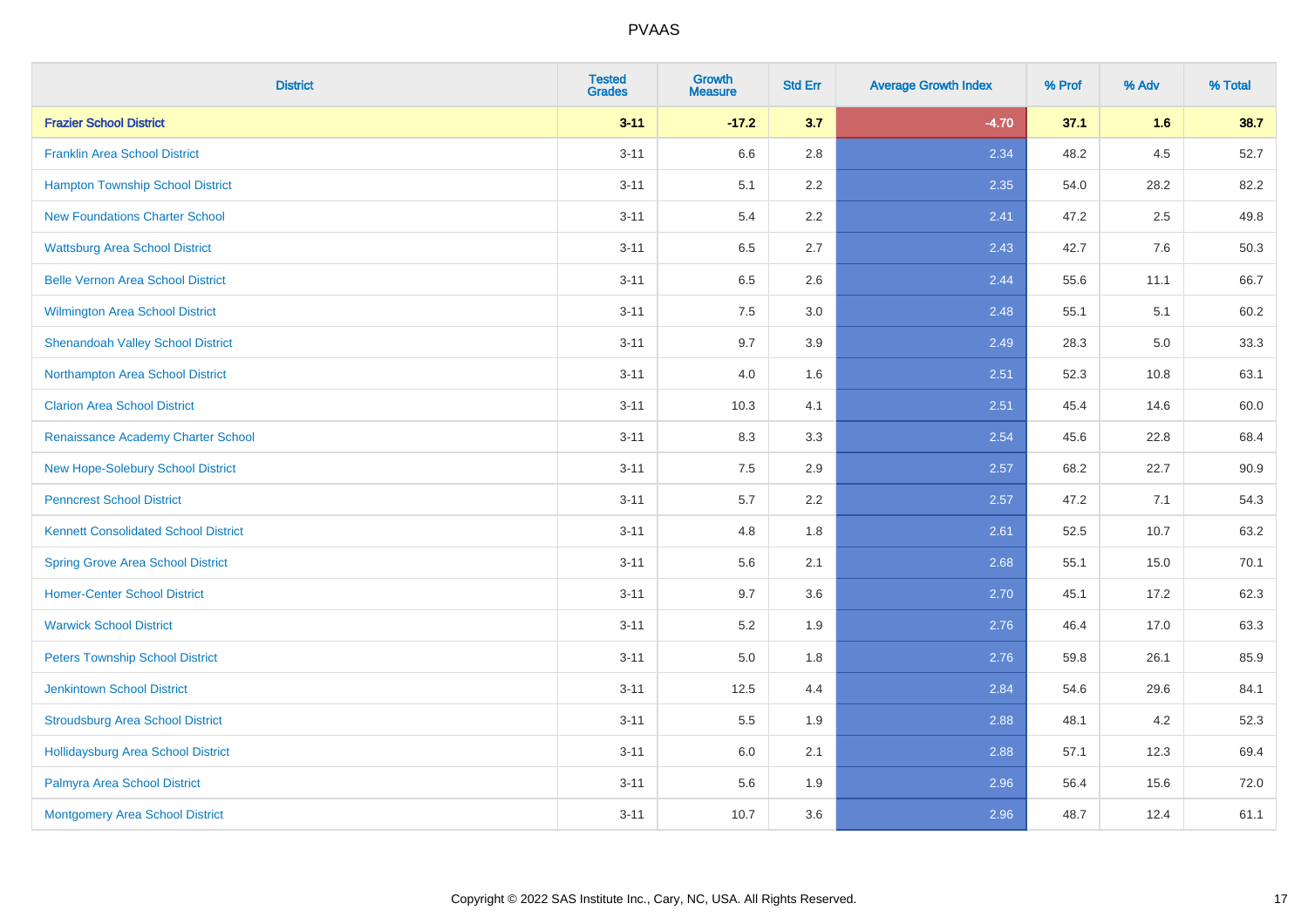| <b>District</b>                                | <b>Tested</b><br><b>Grades</b> | <b>Growth</b><br><b>Measure</b> | <b>Std Err</b> | <b>Average Growth Index</b> | % Prof | % Adv | % Total |
|------------------------------------------------|--------------------------------|---------------------------------|----------------|-----------------------------|--------|-------|---------|
| <b>Frazier School District</b>                 | $3 - 11$                       | $-17.2$                         | 3.7            | $-4.70$                     | 37.1   | 1.6   | 38.7    |
| <b>Neshaminy School District</b>               | $3 - 11$                       | 4.0                             | 1.3            | 3.02                        | 58.7   | 9.5   | 68.2    |
| <b>Northeastern York School District</b>       | $3 - 11$                       | 5.9                             | 2.0            | 3.03                        | 51.1   | 16.6  | 67.6    |
| Northern Cambria School District               | $3 - 11$                       | 10.0                            | 3.3            | 3.04                        | 47.4   | 5.1   | 52.6    |
| Saint Marys Area School District               | $3 - 11$                       | 7.8                             | 2.6            | 3.04                        | 57.0   | 8.2   | 65.2    |
| <b>Connellsville Area School District</b>      | $3 - 11$                       | 6.1                             | 2.0            | 3.05                        | 45.4   | 7.8   | 53.2    |
| <b>Ephrata Area School District</b>            | $3 - 11$                       | 5.6                             | 1.8            | 3.12                        | 54.7   | 9.5   | 64.2    |
| <b>Avon Grove Charter School</b>               | $3 - 11$                       | 9.0                             | 2.9            | 3.13                        | 58.8   | 16.7  | 75.5    |
| <b>Bethel Park School District</b>             | $3 - 11$                       | 5.6                             | 1.8            | 3.18                        | 65.3   | 18.6  | 83.9    |
| <b>Jamestown Area School District</b>          | $3 - 11$                       | 13.5                            | 4.2            | 3.19                        | 64.4   | 13.3  | 77.8    |
| <b>Sayre Area School District</b>              | $3 - 11$                       | 11.2                            | 3.5            | 3.20                        | 52.2   | 7.5   | 59.7    |
| <b>Wayne Highlands School District</b>         | $3 - 11$                       | 7.8                             | 2.4            | 3.23                        | 52.3   | 13.1  | 65.4    |
| <b>East Penn School District</b>               | $3 - 11$                       | 4.1                             | 1.3            | 3.27                        | 55.8   | 11.5  | 67.3    |
| Mechanicsburg Area School District             | $3 - 11$                       | 5.9                             | 1.8            | 3.29                        | 57.2   | 13.7  | 70.9    |
| <b>Central Dauphin School District</b>         | $3 - 11$                       | 4.4                             | 1.3            | 3.32                        | 53.3   | 7.4   | 60.7    |
| <b>Mastery Charter School - Hardy Williams</b> | $3 - 11$                       | 11.4                            | 3.4            | 3.33                        | 44.3   | 5.7   | 50.0    |
| Pennsylvania Virtual Charter School            | $3 - 11$                       | 11.8                            | 3.5            | 3.37                        | 56.5   | 11.1  | 67.6    |
| <b>School Lane Charter School</b>              | $3 - 11$                       | 12.4                            | 3.6            | 3.43                        | 59.1   | 9.8   | 68.9    |
| <b>Whitehall-Coplay School District</b>        | $3 - 11$                       | 6.1                             | 1.8            | 3.45                        | 49.3   | 7.4   | 56.6    |
| Hamburg Area School District                   | $3 - 11$                       | 8.9                             | 2.5            | 3.63                        | 43.5   | 8.2   | 51.7    |
| <b>Eastern York School District</b>            | $3 - 11$                       | 9.6                             | 2.6            | 3.71                        | 56.3   | 12.6  | 68.9    |
| <b>Midd-West School District</b>               | $3 - 11$                       | 10.3                            | 2.7            | 3.80                        | 58.0   | 13.4  | 71.4    |
| <b>Octorara Area School District</b>           | $3 - 11$                       | 9.1                             | 2.4            | 3.82                        | 52.1   | 8.5   | 60.6    |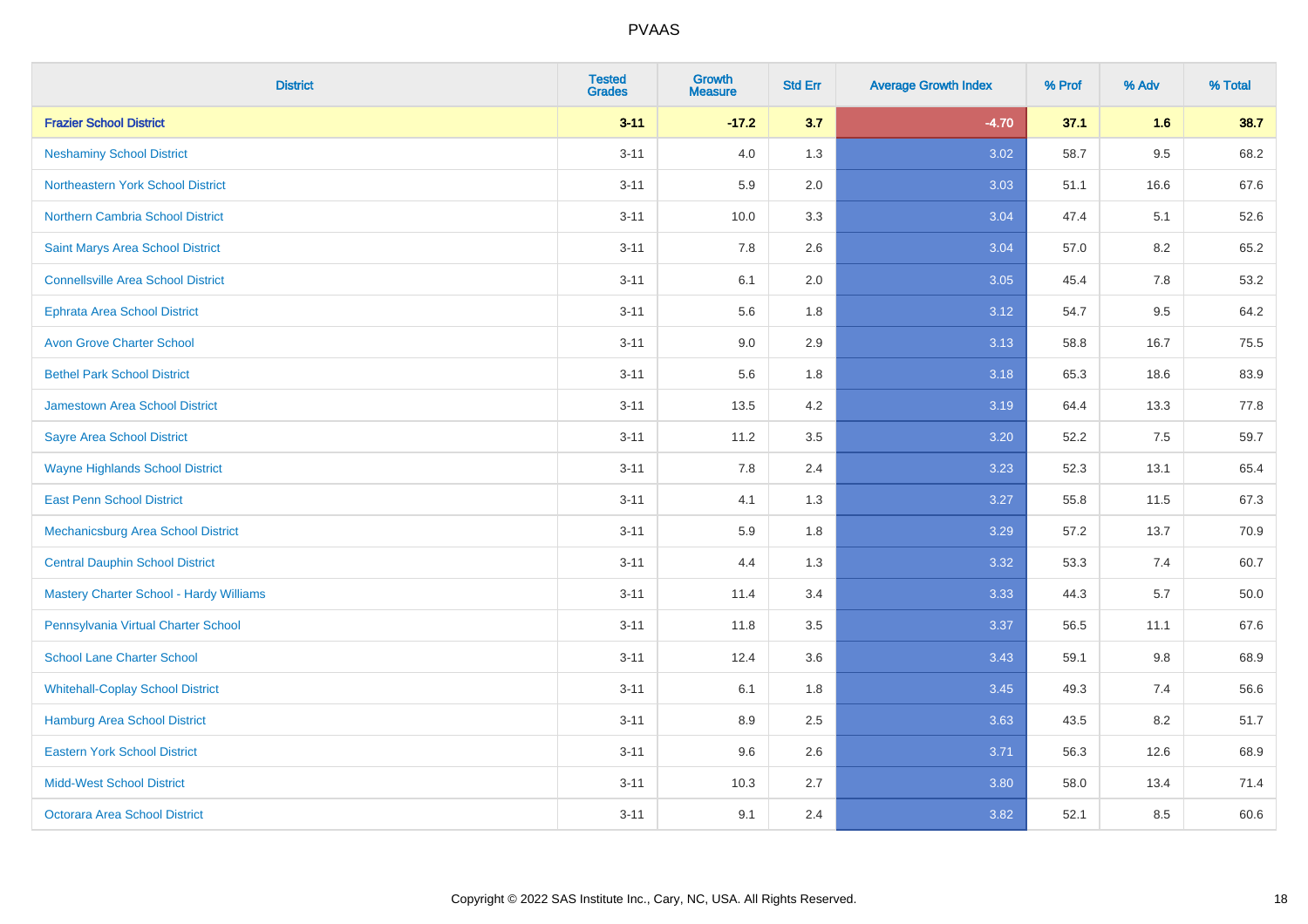| <b>District</b>                               | <b>Tested</b><br><b>Grades</b> | <b>Growth</b><br><b>Measure</b> | <b>Std Err</b> | <b>Average Growth Index</b> | % Prof | % Adv | % Total |
|-----------------------------------------------|--------------------------------|---------------------------------|----------------|-----------------------------|--------|-------|---------|
| <b>Frazier School District</b>                | $3 - 11$                       | $-17.2$                         | 3.7            | $-4.70$                     | 37.1   | 1.6   | 38.7    |
| Eastern Lebanon County School District        | $3 - 11$                       | 8.6                             | $2.2\,$        | 3.84                        | 48.8   | 11.4  | 60.3    |
| <b>Lake-Lehman School District</b>            | $3 - 11$                       | 10.8                            | 2.7            | 3.93                        | 55.3   | 7.9   | 63.2    |
| <b>Greenwood School District</b>              | $3 - 11$                       | 15.9                            | 3.9            | 4.11                        | 50.0   | 25.0  | 75.0    |
| <b>Moon Area School District</b>              | $3 - 11$                       | 8.2                             | 1.9            | 4.25                        | 58.7   | 18.5  | 77.2    |
| <b>Parkland School District</b>               | $3 - 11$                       | 5.3                             | 1.2            | 4.30                        | 58.0   | 22.3  | 80.4    |
| <b>Iroquois School District</b>               | $3 - 11$                       | 13.1                            | 3.0            | 4.35                        | 48.2   | 7.8   | 56.0    |
| <b>Spring-Ford Area School District</b>       | $3 - 11$                       | 6.0                             | 1.3            | 4.46                        | 60.8   | 16.5  | 77.4    |
| Northern Bedford County School District       | $3 - 11$                       | 16.5                            | 3.6            | 4.58                        | 51.7   | 20.0  | 71.7    |
| <b>Littlestown Area School District</b>       | $3 - 11$                       | 11.4                            | 2.5            | 4.62                        | 55.2   | 10.4  | 65.6    |
| <b>Conestoga Valley School District</b>       | $3 - 11$                       | 8.7                             | 1.8            | 4.69                        | 60.3   | 13.5  | 73.8    |
| <b>Derry Area School District</b>             | $3 - 11$                       | 13.2                            | 2.8            | 4.69                        | 60.0   | 12.5  | 72.5    |
| <b>Fort Leboeuf School District</b>           | $3 - 11$                       | 11.7                            | 2.5            | 4.73                        | 48.5   | 21.1  | 69.6    |
| <b>Shippensburg Area School District</b>      | $3 - 11$                       | 9.3                             | 1.9            | 4.84                        | 53.1   | 10.2  | 63.3    |
| <b>York Suburban School District</b>          | $3 - 11$                       | 10.1                            | 2.1            | 4.91                        | 53.5   | 27.8  | 81.3    |
| <b>West Perry School District</b>             | $3 - 11$                       | 12.5                            | 2.5            | 4.99                        | 56.6   | 8.4   | 65.0    |
| <b>Cornwall-Lebanon School District</b>       | $3 - 11$                       | 8.3                             | 1.6            | 5.08                        | 47.2   | 8.4   | 55.6    |
| <b>Cocalico School District</b>               | $3 - 11$                       | 10.6                            | 2.0            | 5.18                        | 50.8   | 14.1  | 64.8    |
| <b>Haverford Township School District</b>     | $3 - 11$                       | 8.0                             | 1.5            | 5.27                        | 53.0   | 25.5  | 78.6    |
| Fox Chapel Area School District               | $3 - 11$                       | 9.8                             | 1.8            | 5.36                        | 56.6   | 28.6  | 85.2    |
| <b>Mifflin County School District</b>         | $3 - 11$                       | 9.1                             | 1.7            | 5.49                        | 47.1   | 6.7   | 53.8    |
| <b>Unionville-Chadds Ford School District</b> | $3 - 11$                       | 17.1                            | 3.1            | 5.51                        | 68.1   | 13.2  | 81.3    |
| <b>Mountain View School District</b>          | $3 - 11$                       | 20.9                            | 3.5            | 5.91                        | 57.8   | 20.3  | 78.1    |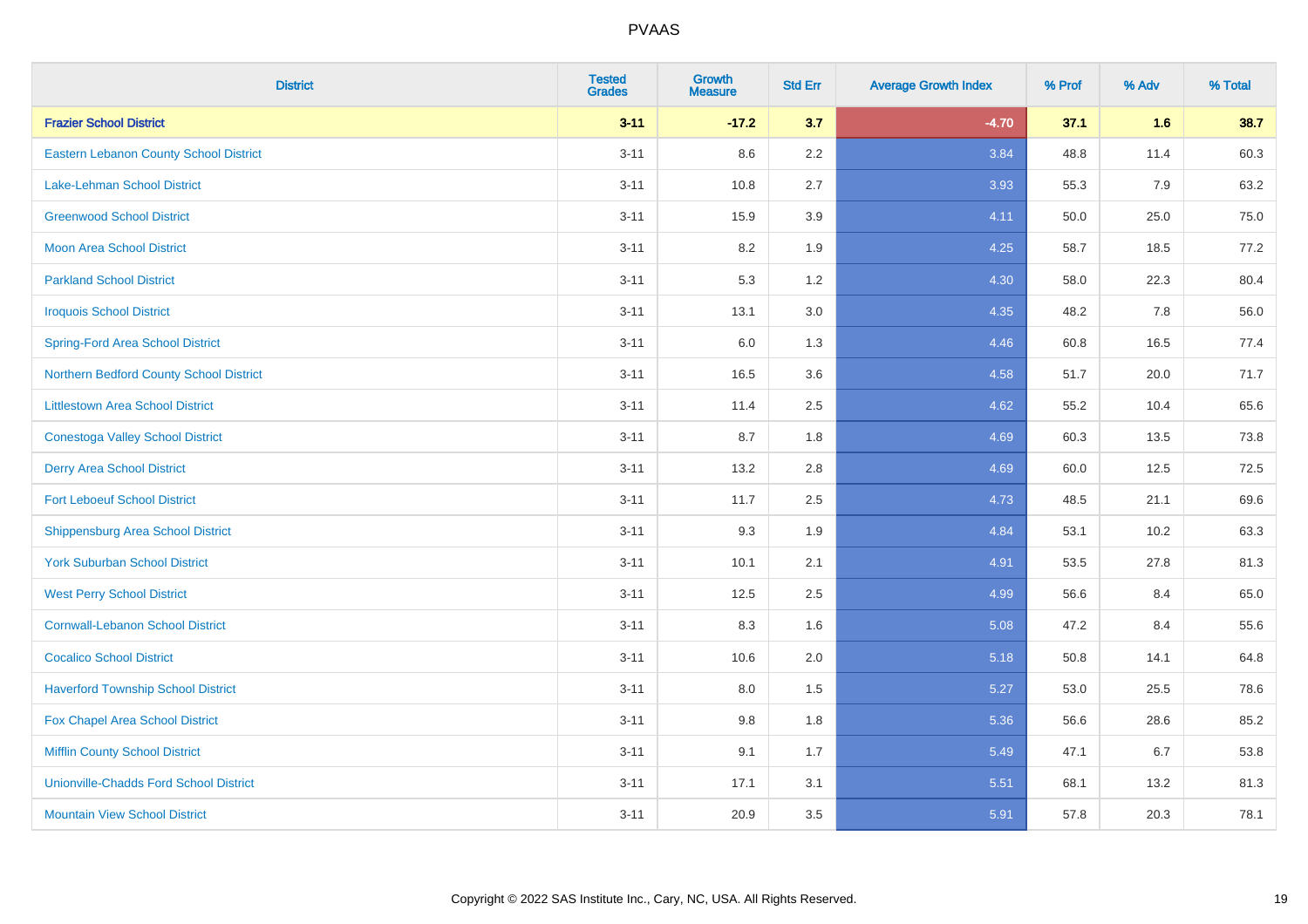| <b>District</b>                             | <b>Tested</b><br><b>Grades</b> | <b>Growth</b><br><b>Measure</b> | <b>Std Err</b> | <b>Average Growth Index</b> | % Prof | % Adv | % Total |
|---------------------------------------------|--------------------------------|---------------------------------|----------------|-----------------------------|--------|-------|---------|
| <b>Frazier School District</b>              | $3 - 11$                       | $-17.2$                         | 3.7            | $-4.70$                     | 37.1   | 1.6   | 38.7    |
| <b>Saucon Valley School District</b>        | $3 - 11$                       | 14.7                            | 2.5            | 5.98                        | 48.7   | 20.2  | 69.0    |
| <b>Abington Heights School District</b>     | $3 - 11$                       | 13.5                            | 2.2            | 6.27                        | 58.3   | 16.2  | 74.5    |
| <b>Pine-Richland School District</b>        | $3 - 11$                       | 11.5                            | 1.8            | 6.31                        | 60.6   | 24.4  | 85.0    |
| <b>Deer Lakes School District</b>           | $3 - 11$                       | 17.0                            | 2.7            | 6.32                        | 61.5   | 16.4  | 77.9    |
| <b>Hazleton Area School District</b>        | $3 - 11$                       | 9.6                             | 1.4            | 6.77                        | 45.0   | 7.8   | 52.9    |
| <b>Southern York County School District</b> | $3 - 11$                       | 14.2                            | 2.1            | 6.91                        | 55.1   | 18.1  | 73.1    |
| <b>Delaware Valley School District</b>      | $3 - 11$                       | 12.6                            | 1.8            | 6.93                        | 55.2   | 16.2  | 71.4    |
| <b>Reading School District</b>              | $3 - 11$                       | 10.1                            | 1.4            | 7.25                        | 24.7   | 2.4   | 27.2    |
| <b>Valley View School District</b>          | $3 - 11$                       | 18.1                            | 2.4            | 7.42                        | 53.7   | 14.7  | 68.4    |
| Pennsylvania Cyber Charter School           | $3 - 11$                       | 11.6                            | 1.5            | 7.54                        | 46.3   | 5.0   | 51.3    |
| <b>Upper Merion Area School District</b>    | $3 - 11$                       | 15.3                            | 2.0            | 7.62                        | 59.3   | 19.3  | 78.6    |
| <b>Council Rock School District</b>         | $3 - 11$                       | 8.9                             | 1.2            | 7.65                        | 62.8   | 16.6  | 79.4    |
| <b>Penn-Trafford School District</b>        | $3 - 11$                       | 13.4                            | 1.7            | 7.87                        | 62.3   | 21.9  | 84.2    |
| <b>Pennsbury School District</b>            | $3 - 11$                       | 11.7                            | 1.5            | 7.90                        | 60.1   | 21.3  | 81.3    |
| <b>Great Valley School District</b>         | $3 - 11$                       | 15.0                            | 1.9            | 7.98                        | 50.0   | 35.0  | 85.0    |
| Northern York County School District        | $3 - 11$                       | 15.6                            | 2.0            | 7.98                        | 57.4   | 11.5  | 68.8    |
| <b>Springfield School District</b>          | $3 - 11$                       | 13.8                            | 1.7            | 7.99                        | 60.9   | 21.5  | 82.4    |
| <b>Bethlehem Area School District</b>       | $3 - 11$                       | 9.3                             | 1.1            | 8.15                        | 44.7   | 12.0  | 56.7    |
| <b>Colonial School District</b>             | $3 - 11$                       | 14.0                            | 1.7            | 8.21                        | 60.2   | 19.6  | 79.8    |
| <b>Souderton Area School District</b>       | $3 - 11$                       | 12.4                            | 1.5            | 8.28                        | 61.7   | 15.2  | 76.9    |
| <b>North Penn School District</b>           | $3 - 11$                       | 9.1                             | 1.1            | 8.36                        | 55.8   | 17.0  | 72.8    |
| <b>Dallastown Area School District</b>      | $3 - 11$                       | 13.5                            | 1.5            | 8.84                        | 56.0   | 17.9  | 73.8    |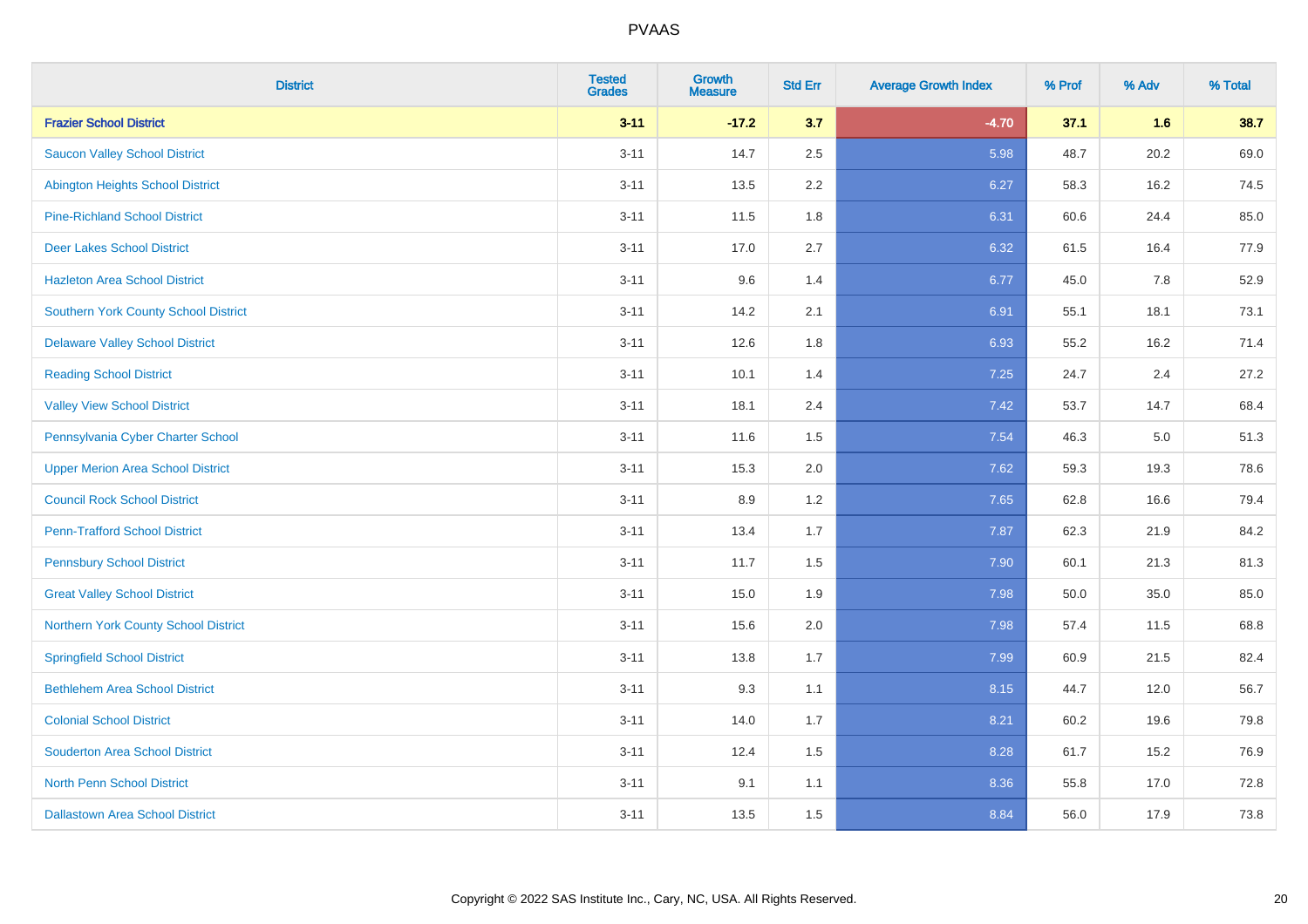| <b>District</b>                           | <b>Tested</b><br><b>Grades</b> | <b>Growth</b><br><b>Measure</b> | <b>Std Err</b> | <b>Average Growth Index</b> | % Prof | % Adv   | % Total |
|-------------------------------------------|--------------------------------|---------------------------------|----------------|-----------------------------|--------|---------|---------|
| <b>Frazier School District</b>            | $3 - 11$                       | $-17.2$                         | 3.7            | $-4.70$                     | 37.1   | 1.6     | 38.7    |
| <b>Norwin School District</b>             | $3 - 11$                       | 18.0                            | 1.7            | 10.37                       | 58.5   | 27.0    | 85.4    |
| <b>West Chester Area School District</b>  | $3 - 11$                       | 12.6                            | 1.2            | 10.38                       | 66.8   | 20.2    | 87.0    |
| <b>Upper Saint Clair School District</b>  | $3 - 11$                       | 18.5                            | 1.7            | 10.65                       | 61.8   | 30.1    | 91.9    |
| Downingtown Area School District          | $3 - 11$                       | 12.1                            | 1.1            | 10.67                       | 60.0   | 23.5    | 83.6    |
| <b>Upper Perkiomen School District</b>    | $3 - 11$                       | 22.1                            | 2.1            | 10.74                       | 57.7   | 13.2    | 70.9    |
| <b>North Allegheny School District</b>    | $3 - 11$                       | 17.4                            | 1.3            | 13.52                       | 59.5   | 28.1    | 87.6    |
| <b>State College Area School District</b> | $3 - 11$                       | 20.5                            | 1.4            | 14.33                       | 58.0   | 25.9    | 84.0    |
| <b>Lower Merion School District</b>       | $3 - 11$                       | 19.0                            | 1.3            | 14.93                       | 55.6   | 29.9    | 85.5    |
| <b>York City School District</b>          | $3 - 12$                       | $-28.9$                         | 2.1            | $-13.59$                    | 6.0    | 0.3     | 6.2     |
| <b>Lancaster School District</b>          | $3 - 12$                       | $-15.8$                         | 1.5            | $-10.90$                    | 14.6   | 2.3     | 16.9    |
| <b>Erie City School District</b>          | $3 - 12$                       | $-14.5$                         | 1.6            | $-9.26$                     | 25.4   | 3.0     | 28.4    |
| <b>Norristown Area School District</b>    | $3 - 12$                       | $-12.8$                         | 1.6            | $-7.98$                     | 23.5   | $2.3\,$ | 25.7    |
| <b>Tulpehocken Area School District</b>   | $3 - 12$                       | $-13.7$                         | 2.8            | $-4.81$                     | 36.7   | 2.8     | 39.4    |
| <b>Penns Manor Area School District</b>   | $3 - 12$                       | $-17.0$                         | 3.7            | $-4.52$                     | 29.7   | 3.1     | 32.8    |
| <b>Annville-Cleona School District</b>    | $3 - 12$                       | $-12.1$                         | 2.7            | $-4.46$                     | 34.9   | $7.8\,$ | 42.6    |
| Lampeter-Strasburg School District        | $3 - 12$                       | $-8.6$                          | 2.0            | $-4.33$                     | 55.1   | 9.8     | 64.8    |
| <b>West Mifflin Area School District</b>  | $3 - 12$                       | $-12.3$                         | 2.9            | $-4.22$                     | 39.7   | 10.3    | 50.0    |
| Catasauqua Area School District           | $3 - 12$                       | $-12.1$                         | 3.0            | $-4.00$                     | 36.8   | 7.6     | 44.3    |
| <b>Bradford Area School District</b>      | $3 - 12$                       | $-9.3$                          | 2.4            | $-3.87$                     | 45.8   | 8.3     | 54.2    |
| Northern Lehigh School District           | $3 - 12$                       | $-10.4$                         | 2.7            | $-3.82$                     | 28.0   | 9.3     | 37.3    |
| <b>Interboro School District</b>          | $3 - 12$                       | $-7.3$                          | 2.1            | $-3.43$                     | 46.6   | 4.8     | 51.4    |
| <b>Tamaqua Area School District</b>       | $3 - 12$                       | $-8.2$                          | 2.5            | $-3.24$                     | 44.5   | 1.9     | 46.4    |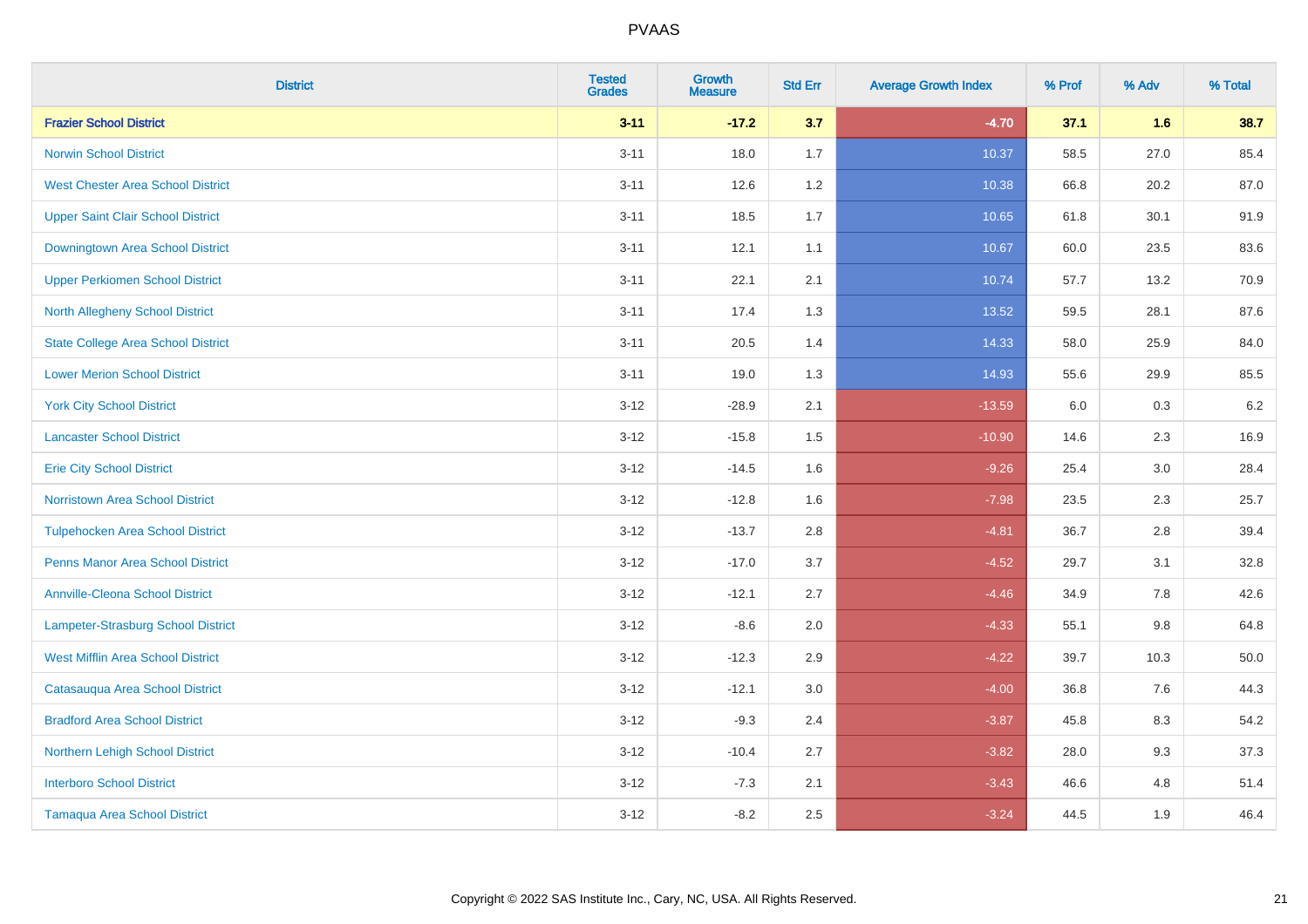| <b>District</b>                                 | <b>Tested</b><br><b>Grades</b> | <b>Growth</b><br><b>Measure</b> | <b>Std Err</b> | <b>Average Growth Index</b> | % Prof | % Adv   | % Total |
|-------------------------------------------------|--------------------------------|---------------------------------|----------------|-----------------------------|--------|---------|---------|
| <b>Frazier School District</b>                  | $3 - 11$                       | $-17.2$                         | 3.7            | $-4.70$                     | 37.1   | 1.6     | 38.7    |
| <b>Waynesboro Area School District</b>          | $3 - 12$                       | $-6.1$                          | 1.9            | $-3.20$                     | 50.0   | $6.8\,$ | 56.8    |
| <b>Conneaut School District</b>                 | $3 - 12$                       | $-7.5$                          | 2.6            | $-2.91$                     | 38.4   | 7.4     | 45.8    |
| <b>Easton Area School District</b>              | $3 - 12$                       | $-4.1$                          | 1.4            | $-2.91$                     | 39.9   | 4.0     | 43.9    |
| <b>Union City Area School District</b>          | $3-12$                         | $-10.2$                         | 3.6            | $-2.87$                     | 42.9   | 3.2     | 46.0    |
| <b>Northern Potter School District</b>          | $3 - 12$                       | $-13.1$                         | 4.6            | $-2.84$                     | 37.5   | 0.0     | 37.5    |
| <b>Quakertown Community School District</b>     | $3-12$                         | $-4.4$                          | 1.6            | $-2.70$                     | 56.5   | 10.0    | 66.6    |
| <b>New Castle Area School District</b>          | $3 - 12$                       | $-6.4$                          | 2.4            | $-2.66$                     | 32.5   | 4.3     | 36.8    |
| Northern Tioga School District                  | $3 - 12$                       | $-7.5$                          | 2.8            | $-2.64$                     | 54.0   | 1.2     | 55.2    |
| <b>Juniata County School District</b>           | $3 - 12$                       | $-4.9$                          | 2.1            | $-2.26$                     | 38.5   | 2.9     | 41.4    |
| <b>Keystone Education Center Charter School</b> | $3 - 12$                       | $-12.9$                         | 5.9            | $-2.19$                     | 28.0   | 0.0     | 28.0    |
| Susquehanna Township School District            | $3 - 12$                       | $-5.8$                          | 2.7            | $-2.17$                     | 36.0   | 5.6     | 41.6    |
| <b>Forest City Regional School District</b>     | $3 - 12$                       | $-6.0$                          | $3.0\,$        | $-1.96$                     | 44.1   | $0.0\,$ | 44.1    |
| <b>Central Columbia School District</b>         | $3-12$                         | $-4.8$                          | 2.6            | $-1.86$                     | 53.7   | 14.8    | 68.5    |
| <b>Brownsville Area School District</b>         | $3 - 12$                       | $-7.2$                          | 3.9            | $-1.83$                     | 34.4   | 6.1     | 40.5    |
| <b>Old Forge School District</b>                | $3-12$                         | $-5.9$                          | 3.4            | $-1.73$                     | 52.9   | 7.1     | 60.0    |
| <b>Twin Valley School District</b>              | $3-12$                         | $-3.6$                          | 2.1            | $-1.69$                     | 49.6   | 7.1     | 56.8    |
| <b>Pottstown School District</b>                | $3 - 12$                       | $-4.0$                          | 2.4            | $-1.68$                     | 29.8   | 1.2     | 31.0    |
| <b>Bristol Borough School District</b>          | $3 - 12$                       | $-4.3$                          | 3.4            | $-1.27$                     | 39.7   | 1.3     | 41.0    |
| <b>Apollo-Ridge School District</b>             | $3-12$                         | $-4.7$                          | 3.7            | $-1.24$                     | 50.0   | 10.0    | 60.0    |
| <b>Scranton School District</b>                 | $3-12$                         | $-2.9$                          | 2.4            | $-1.22$                     | 45.6   | 3.6     | 49.1    |
| <b>Chestnut Ridge School District</b>           | $3 - 12$                       | $-3.4$                          | 2.9            | $-1.17$                     | 46.6   | 5.8     | 52.4    |
| <b>Conemaugh Township Area School District</b>  | $3-12$                         | $-3.7$                          | 3.4            | $-1.09$                     | 53.8   | 17.6    | 71.4    |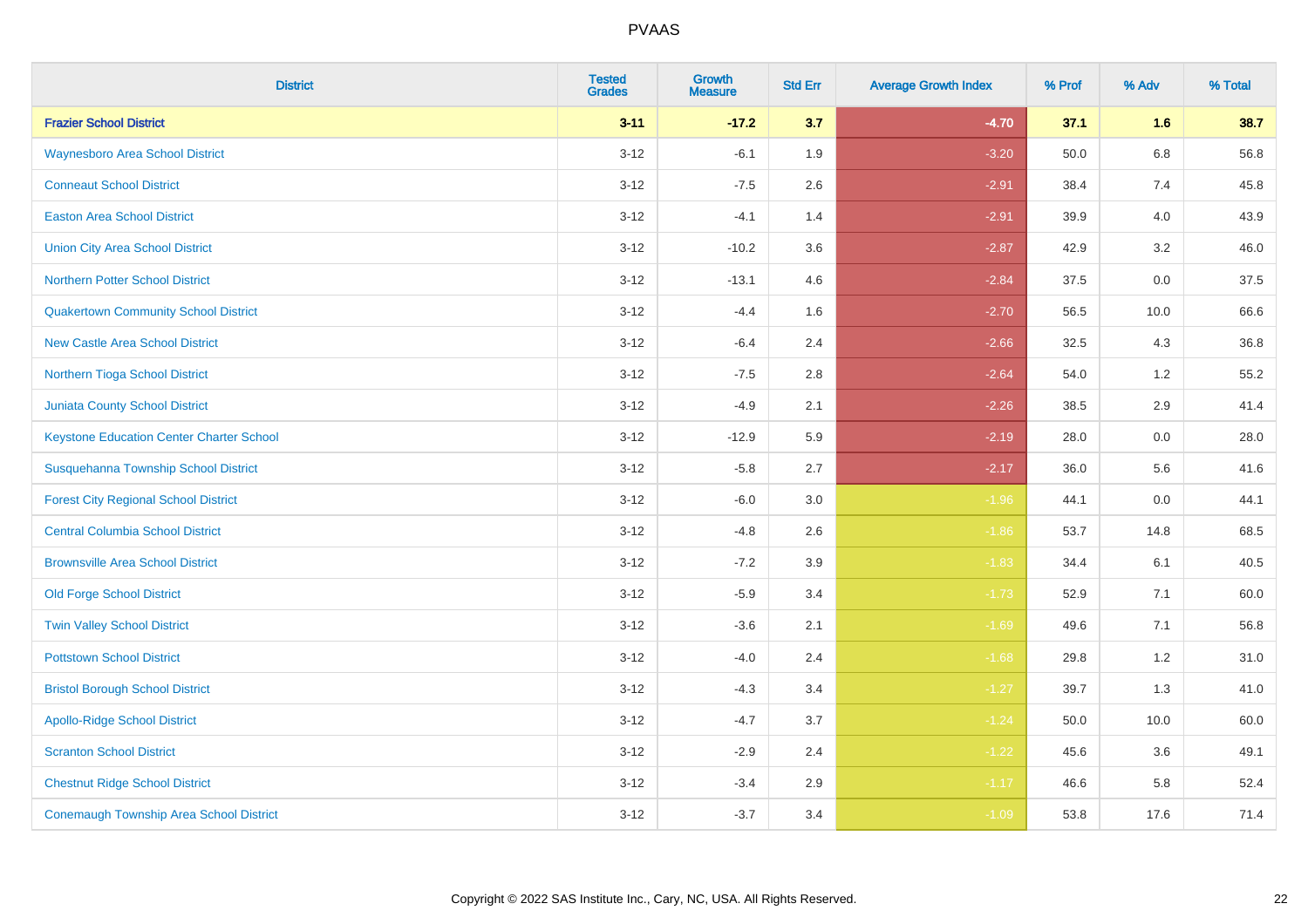| <b>District</b>                               | <b>Tested</b><br><b>Grades</b> | <b>Growth</b><br><b>Measure</b> | <b>Std Err</b> | <b>Average Growth Index</b> | % Prof | % Adv | % Total |
|-----------------------------------------------|--------------------------------|---------------------------------|----------------|-----------------------------|--------|-------|---------|
| <b>Frazier School District</b>                | $3 - 11$                       | $-17.2$                         | 3.7            | $-4.70$                     | 37.1   | 1.6   | 38.7    |
| <b>Columbia Borough School District</b>       | $3 - 12$                       | $-3.1$                          | 3.5            | $-0.89$                     | 29.5   | 1.9   | 31.4    |
| <b>Conemaugh Valley School District</b>       | $3 - 12$                       | $-3.2$                          | 4.1            | $-0.78$                     | 48.2   | 5.6   | 53.7    |
| <b>Turkeyfoot Valley Area School District</b> | $3 - 12$                       | $-4.3$                          | 5.6            | $-0.76$                     | 22.0   | 5.1   | 27.1    |
| <b>Clarion-Limestone Area School District</b> | $3 - 12$                       | $-2.5$                          | 4.1            | $-0.60$                     | 56.8   | 6.8   | 63.6    |
| <b>Manheim Township School District</b>       | $3 - 12$                       | $-0.9$                          | 1.6            | $-0.58$                     | 53.2   | 15.5  | 68.7    |
| <b>Elizabethtown Area School District</b>     | $3 - 12$                       | $-0.9$                          | 1.9            | $-0.47$                     | 50.0   | 11.2  | 61.2    |
| <b>Conewago Valley School District</b>        | $3 - 12$                       | $-0.9$                          | 2.0            | $-0.45$                     | 51.7   | 9.6   | 61.3    |
| <b>Bangor Area School District</b>            | $3 - 12$                       | $-0.9$                          | 2.0            | $-0.43$                     | 44.3   | 4.7   | 49.0    |
| <b>Panther Valley School District</b>         | $3 - 12$                       | $-0.6$                          | 3.3            | $-0.19$                     | 47.9   | 4.3   | 52.1    |
| <b>Millville Area School District</b>         | $3 - 12$                       | $-0.9$                          | 4.7            | $-0.18$                     | 51.4   | 5.4   | 56.8    |
| <b>Kutztown Area School District</b>          | $3 - 12$                       | $-0.2$                          | 3.2            | $-0.05$                     | 55.4   | 13.3  | 68.7    |
| <b>Avella Area School District</b>            | $3 - 12$                       | $-0.3$                          | 4.7            | $-0.05$                     | 49.3   | 14.5  | 63.8    |
| <b>Smethport Area School District</b>         | $3 - 12$                       | 0.6                             | 3.9            | 0.15                        | 37.0   | 1.8   | 38.9    |
| <b>Wyomissing Area School District</b>        | $3 - 12$                       | $0.8\,$                         | 2.6            | 0.33                        | 55.7   | 17.6  | 73.3    |
| <b>Tussey Mountain School District</b>        | $3 - 12$                       | 1.5                             | 3.7            | 0.40                        | 38.6   | 1.8   | 40.4    |
| <b>Newport School District</b>                | $3 - 12$                       | 1.4                             | 3.5            | 0.41                        | 51.5   | 10.3  | 61.8    |
| <b>Roberto Clemente Charter School</b>        | $3 - 12$                       | 2.2                             | 4.9            | 0.45                        | 27.5   | 5.0   | 32.5    |
| <b>Purchase Line School District</b>          | $3 - 12$                       | 1.7                             | 3.5            | 0.47                        | 43.1   | 5.4   | 48.5    |
| <b>Radnor Township School District</b>        | $3 - 12$                       | 1.0                             | 2.1            | 0.50                        | 65.0   | 23.2  | 88.2    |
| <b>Union School District</b>                  | $3 - 12$                       | 2.3                             | 4.2            | 0.54                        | 32.6   | 7.0   | 39.5    |
| Camp Hill School District                     | $3 - 12$                       | 2.3                             | 3.0            | 0.78                        | 53.6   | 17.5  | 71.1    |
| <b>North Clarion County School District</b>   | $3 - 12$                       | 3.7                             | 4.3            | 0.85                        | 67.5   | 15.0  | 82.5    |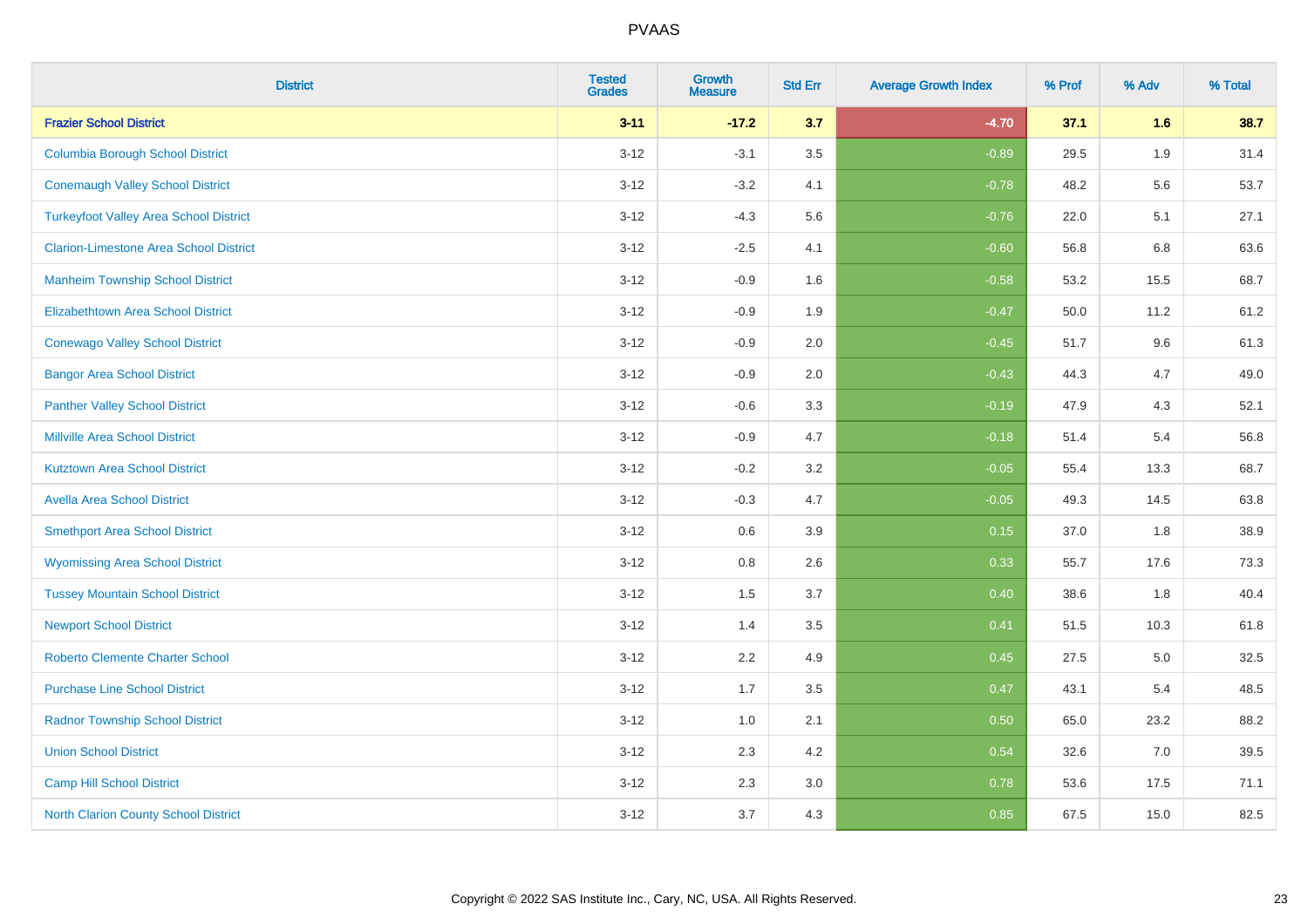| <b>District</b>                                        | <b>Tested</b><br><b>Grades</b> | <b>Growth</b><br><b>Measure</b> | <b>Std Err</b> | <b>Average Growth Index</b> | % Prof | % Adv | % Total |
|--------------------------------------------------------|--------------------------------|---------------------------------|----------------|-----------------------------|--------|-------|---------|
| <b>Frazier School District</b>                         | $3 - 11$                       | $-17.2$                         | 3.7            | $-4.70$                     | 37.1   | 1.6   | 38.7    |
| <b>Woodland Hills School District</b>                  | $3 - 12$                       | 3.2                             | 2.6            | 1.22                        | 31.4   | 3.6   | 35.0    |
| <b>Donegal School District</b>                         | $3 - 12$                       | 3.1                             | 2.4            | 1.29                        | 60.6   | 9.1   | 69.7    |
| <b>West York Area School District</b>                  | $3 - 12$                       | $3.2\,$                         | 2.3            | 1.38                        | 53.8   | 4.4   | 58.2    |
| <b>Loyalsock Township School District</b>              | $3 - 12$                       | 4.2                             | 2.8            | 1.47                        | 54.3   | 2.1   | 56.4    |
| <b>Hermitage School District</b>                       | $3 - 12$                       | $3.8\,$                         | 2.4            | 1.60                        | 57.5   | 9.3   | 66.8    |
| <b>Oswayo Valley School District</b>                   | $3 - 12$                       | 8.5                             | 5.0            | 1.68                        | 50.0   | 16.7  | 66.7    |
| <b>Pottsville Area School District</b>                 | $3 - 12$                       | 4.4                             | 2.3            | 1.94                        | 44.8   | 5.4   | 50.2    |
| <b>West Allegheny School District</b>                  | $3 - 12$                       | 4.0                             | 2.1            | 1.96                        | 63.1   | 15.7  | 78.8    |
| <b>Altoona Area School District</b>                    | $3 - 12$                       | $3.3\,$                         | 1.6            | 1.99                        | 47.7   | 8.2   | 55.9    |
| <b>Chester Charter Scholars Academy Charter School</b> | $3 - 12$                       | 8.4                             | 4.1            | 2.03                        | 23.4   | 0.0   | 23.4    |
| <b>South Western School District</b>                   | $3 - 12$                       | 3.9                             | 1.9            | 2.08                        | 60.2   | 8.1   | 68.3    |
| <b>Grove City Area School District</b>                 | $3 - 12$                       | 5.1                             | 2.4            | 2.09                        | 36.4   | 16.5  | 52.8    |
| <b>Eastern Lancaster County School District</b>        | $3 - 12$                       | 4.5                             | 2.2            | 2.09                        | 46.3   | 11.4  | 57.6    |
| Pennsylvania Distance Learning Charter School          | $3 - 12$                       | 9.3                             | 4.2            | 2.22                        | 42.2   | 3.1   | 45.3    |
| Lincoln Leadership Academy Charter School              | $3 - 12$                       | 14.2                            | 6.4            | 2.22                        | 23.5   | 0.0   | 23.5    |
| People For People Charter School                       | $3 - 12$                       | 13.3                            | 5.5            | 2.43                        | 13.5   | 0.0   | 13.5    |
| <b>Wyalusing Area School District</b>                  | $3 - 12$                       | 8.8                             | 3.3            | 2.68                        | 54.6   | 11.7  | 66.2    |
| <b>Hempfield Area School District</b>                  | $3 - 12$                       | 4.6                             | 1.6            | 2.86                        | 53.5   | 20.1  | 73.6    |
| <b>Daniel Boone Area School District</b>               | $3 - 12$                       | 5.7                             | 2.0            | 2.88                        | 51.0   | 11.5  | 62.6    |
| <b>Dover Area School District</b>                      | $3 - 12$                       | 6.0                             | 2.1            | 2.94                        | 52.2   | 6.0   | 58.2    |
| <b>Cranberry Area School District</b>                  | $3 - 12$                       | 9.2                             | 3.0            | 3.04                        | 47.5   | 10.2  | 57.6    |
| Ambridge Area School District                          | $3 - 12$                       | 9.1                             | 2.6            | 3.46                        | 50.4   | 10.7  | 61.1    |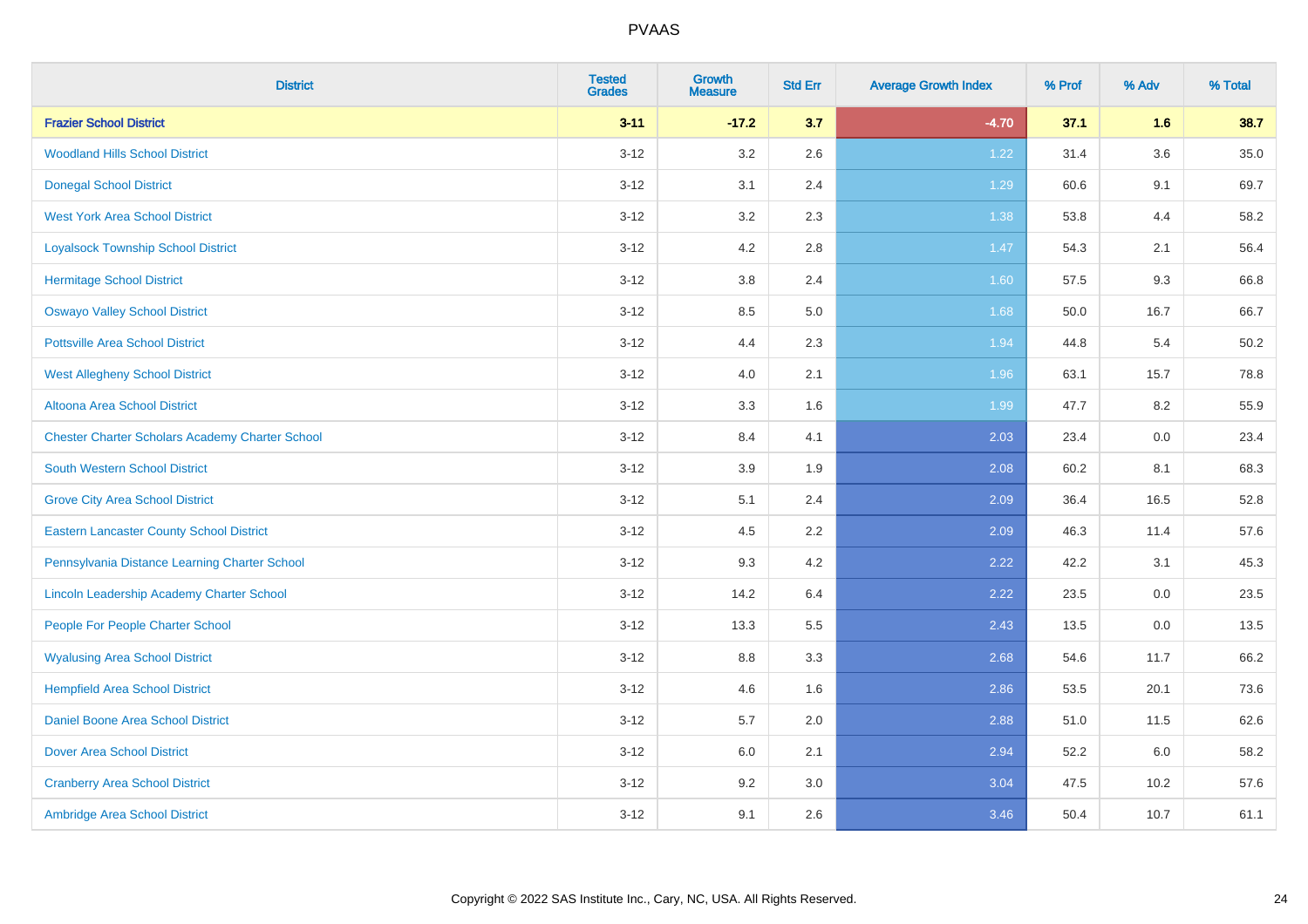| <b>District</b>                               | <b>Tested</b><br><b>Grades</b> | <b>Growth</b><br><b>Measure</b> | <b>Std Err</b> | <b>Average Growth Index</b> | % Prof | % Adv | % Total |
|-----------------------------------------------|--------------------------------|---------------------------------|----------------|-----------------------------|--------|-------|---------|
| <b>Frazier School District</b>                | $3 - 11$                       | $-17.2$                         | 3.7            | $-4.70$                     | 37.1   | 1.6   | 38.7    |
| Pen Argyl Area School District                | $3 - 12$                       | 9.2                             | 2.7            | 3.46                        | 50.0   | 12.6  | 62.6    |
| Selinsgrove Area School District              | $3 - 12$                       | 8.3                             | 2.3            | 3.54                        | 56.8   | 10.0  | 66.8    |
| <b>West Shore School District</b>             | $3 - 12$                       | $5.0\,$                         | 1.4            | 3.59                        | 54.2   | 9.4   | 63.6    |
| <b>Mckeesport Area School District</b>        | $3 - 12$                       | 9.0                             | 2.4            | 3.72                        | 31.0   | 4.5   | 35.5    |
| <b>Allentown City School District</b>         | $3 - 12$                       | 5.3                             | 1.4            | 3.88                        | 25.3   | 2.7   | 28.0    |
| <b>William Penn School District</b>           | $3-12$                         | 8.3                             | 2.1            | 3.99                        | 35.6   | 3.0   | 38.7    |
| <b>Greater Nanticoke Area School District</b> | $3 - 12$                       | 11.2                            | 2.8            | 4.01                        | 38.0   | 12.4  | 50.4    |
| Montoursville Area School District            | $3 - 12$                       | 10.8                            | 2.5            | 4.24                        | 44.6   | 20.1  | 64.8    |
| Pocono Mountain School District               | $3 - 12$                       | 6.8                             | 1.5            | 4.62                        | 45.8   | 5.0   | 50.7    |
| <b>Upper Darby School District</b>            | $3 - 12$                       | 6.9                             | 1.5            | 4.62                        | 45.0   | 6.7   | 51.7    |
| Penns Valley Area School District             | $3 - 12$                       | 14.0                            | 2.9            | 4.80                        | 41.9   | 23.1  | 65.0    |
| <b>Wilson School District</b>                 | $3 - 12$                       | 8.8                             | 1.5            | 5.96                        | 52.6   | 14.6  | 67.2    |
| <b>Ridley School District</b>                 | $3-12$                         | 10.0                            | 1.6            | 6.10                        | 45.6   | 8.2   | 53.8    |
| <b>Central York School District</b>           | $3 - 12$                       | 12.3                            | 1.7            | 7.20                        | 55.5   | 11.5  | 67.0    |
| <b>Tyrone Area School District</b>            | $3 - 12$                       | 19.7                            | 2.5            | 7.87                        | 60.4   | 16.7  | 77.1    |
| <b>Upper Dublin School District</b>           | $3-12$                         | 15.4                            | 1.8            | 8.53                        | 60.8   | 24.8  | 85.6    |
| Philadelphia City School District             | $3 - 12$                       | 7.5                             | 0.6            | 12.64                       | 38.4   | 7.0   | 45.4    |
| <b>Cumberland Valley School District</b>      | $3 - 12$                       | 18.5                            | 1.3            | 14.64                       | 60.7   | 23.4  | 84.1    |
| Esperanza Academy Charter School              | $4 - 11$                       | 4.0                             | 2.5            | 1.61                        | 32.4   | 0.7   | 33.1    |
| Mastery Charter School - Pickett Campus       | $6 - 10$                       | 5.6                             | 5.7            | 1.00                        | 27.8   | 0.0   | 27.8    |
| <b>Innovative Arts Academy Charter School</b> | $6 - 11$                       | $-9.1$                          | 3.7            | $-2.44$                     | 9.5    | 0.0   | 9.5     |
| La Academia Partnership Charter School        | $6 - 11$                       | $-11.0$                         | 4.7            | $-2.34$                     | 6.8    | 0.0   | 6.8     |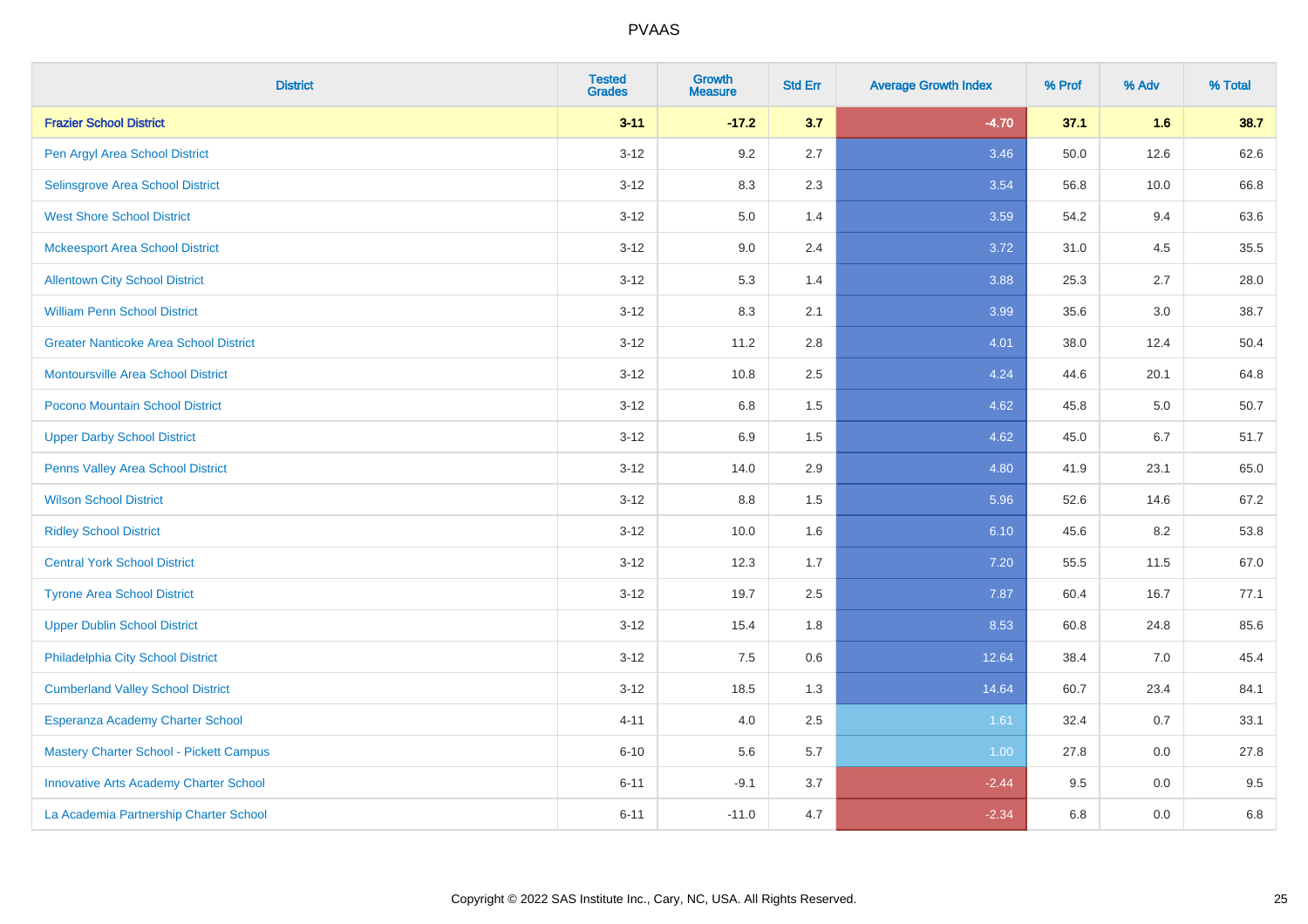| <b>District</b>                                                       | <b>Tested</b><br><b>Grades</b> | Growth<br><b>Measure</b> | <b>Std Err</b> | <b>Average Growth Index</b> | % Prof | % Adv | % Total |
|-----------------------------------------------------------------------|--------------------------------|--------------------------|----------------|-----------------------------|--------|-------|---------|
| <b>Frazier School District</b>                                        | $3 - 11$                       | $-17.2$                  | 3.7            | $-4.70$                     | 37.1   | 1.6   | 38.7    |
| Perseus House Charter School Of Excellence                            | $6 - 11$                       | $-5.2$                   | 3.0            | $-1.72$                     | 16.5   | 0.0   | 16.5    |
| Urban Pathways 6-12 Charter School                                    | $6 - 11$                       | 4.8                      | 6.4            | 0.75                        | 28.6   | 0.0   | 28.6    |
| Center For Student Learning Charter School At Pennsbury               | $6 - 12$                       | $-2.9$                   | 6.1            | $-0.47$                     | 42.9   | 0.0   | 42.9    |
| Dr Robert Ketterer Charter School Inc                                 | $6 - 12$                       | 10.1                     | 5.0            | 2.04                        | 14.9   | 0.4   | 15.3    |
| 21st Century Cyber Charter School                                     | $6 - 12$                       | 5.7                      | 2.3            | 2.50                        | 56.7   | 8.3   | 65.0    |
| Mastery Charter School - Gratz Campus                                 | $7 - 10$                       | $-23.9$                  | 4.5            | $-5.29$                     | 2.9    | 0.0   | 2.9     |
| Mastery Charter School - Shoemaker Campus                             | $7 - 10$                       | 4.1                      | 3.0            | 1.34                        | 20.9   | 3.3   | 24.2    |
| <b>Achievement House Charter School</b>                               | $7 - 11$                       | $-0.7$                   | 4.0            | $-0.17$                     | 32.5   | 2.6   | 35.1    |
| <b>Mastery Charter High School-Lenfest Campus</b>                     | $7 - 11$                       | 2.5                      | 5.7            | 0.43                        | 40.0   | 0.0   | 40.0    |
| <b>Lincoln Park Performing Arts Charter School</b>                    | $7 - 11$                       | 3.6                      | 2.5            | 1.42                        | 59.6   | 14.7  | 74.3    |
| The New Academy Charter School                                        | $8 - 11$                       | $-10.4$                  | 5.2            | $-2.00$                     | 0.0    | 0.0   | 0.0     |
| <b>West Side CTC</b>                                                  | $9 - 10$                       | $-37.4$                  | 4.3            | $-8.64$                     | 8.8    | 0.0   | 8.8     |
| <b>Bucks County Technical High School</b>                             | $9 - 10$                       | $-12.0$                  | 2.5            | $-4.84$                     | 35.9   | 3.2   | 39.2    |
| <b>Columbia-Montour AVTS</b>                                          | $9 - 10$                       | $-12.5$                  | 3.0            | $-4.16$                     | 22.3   | 0.6   | 22.9    |
| Preparatory Charter School Of Mathematics, Science, Tech, And Careers | $9 - 10$                       | $-4.0$                   | 2.5            | $-1.59$                     | 15.0   | 0.0   | 15.0    |
| <b>Westinghouse Arts Academy Charter School</b>                       | $9 - 10$                       | $-0.7$                   | 3.6            | $-0.19$                     | 59.2   | 8.4   | 67.6    |
| <b>KIPP Dubois Charter School</b>                                     | $9 - 10$                       | 4.7                      | 3.3            | 1.40                        | 31.0   | 1.4   | 32.4    |
| Lehigh Valley Charter High School For The Arts                        | $9 - 10$                       | 7.3                      | 2.6            | 2.82                        | 62.3   | 18.2  | 80.5    |
| <b>Dauphin County Technical School</b>                                | $9 - 11$                       | $-45.5$                  | 2.6            | $-17.72$                    | 14.4   | 2.5   | 16.9    |
| Jefferson County-Dubois AVTS                                          | $9 - 11$                       | $-16.2$                  | 3.9            | $-4.16$                     | 23.0   | 0.0   | 23.0    |
| <b>Universal Audenried Charter School</b>                             | $9 - 11$                       | $-5.8$                   | 2.4            | $-2.40$                     | 14.6   | 0.0   | 14.6    |
| <b>Carbon Career &amp; Technical Institute</b>                        | $9 - 11$                       | $-5.7$                   | 3.6            | $-1.59$                     | 34.5   | 1.2   | 35.7    |